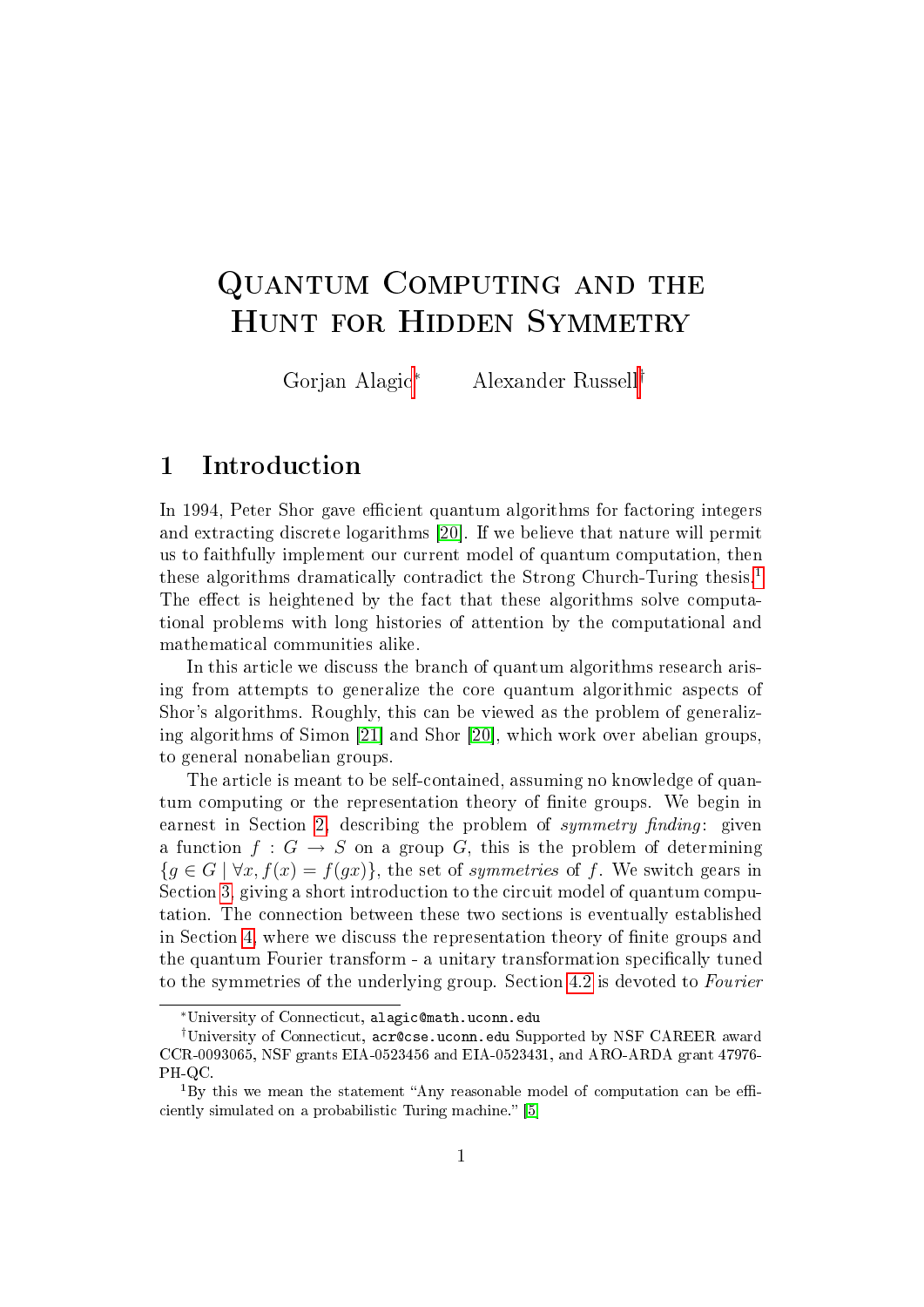sampling, the basic algorithmic method that connects the symmetry finding problem and the Fourier "symmetry" basis effected by the quantum Fourier transform. Finally, we discuss some algorithmic successes in Section [5.](#page-14-0)

The reader should be cautioned that in many places we have forsaken precision for the sake of improved readability (such as it is), and have made no attempt to survey the rich and fascinating landscape of quantum algorithms. In fact, our selection of algorithms to highlight in Section [5](#page-14-0) is motivated by an attempt to emphasize the relationship between representation theory and quantum algorithms; as such, many of the exciting technical advances in this area are unrepresented. The reader is encouraged to explore these other directions; indeed, one recent and closely related development is the discovery of efficient algorithms for finding hidden nonlinear structures in vector spaces over finite fields  $[6, 7]$  $[6, 7]$ .

# <span id="page-1-0"></span>2 Symmetries and Computation

Groups were invented to abstract the concept of symmetry. After all, if A is a geometric object then the identity map on A is surely a symmetry; furthermore, composing two symmetries ought to result in a symmetry, as should "inverting" a symmetry. The computational problem we describe below is the problem of inferring the family of symmetries of a given object (typically combinatorial rather than geometric, in our story). For example, the group  $S_{10}$  acts on the Petersen graph, of Figure [1,](#page-2-0) by permuting the 10 vertices. The symmetries of the Petersen graph under this action are those permutations that preserve incidence—these symmetries form a subgroup isomorphic to  $S_5$ .<sup>[2](#page-1-1)</sup>

Let G be a finite group that *acts* on a set X. This means that we associate with every group element g a permutation  $\pi_g$  of the set X in such a way that the group operation of G is respected:  $\pi_g \circ \pi_h = \pi_{gh}$ . Thus the map  $g \mapsto \pi_g$ is a homomorphism from G into the group of all possible permutations of X. We will write  $g \cdot x$  or  $gx$  for  $\pi_g(x)$  when it won't cause confusion. Examples of groups acting on sets are everywhere:  $(i.)$  The group  $S_n$  of all permutations of n letters acts on n letters by...permutation! *(ii.)* Any group G acts on itself by left-multiplication, associating with each element  $g$  the permutation  $\pi_a : h \mapsto gh$ . *(iii.)* The group  $A_4$  acts as the symmetries of a regular tetrahedron. For more discussion, see Dummit and Foote's text [\[8\]](#page-22-2). Observe

<span id="page-1-1"></span><sup>&</sup>lt;sup>2</sup>One pleasing way to view the  $S_5$  action on the Petersen graph P is to identify the vertices of P with the 10 subsets of  $\{1, \ldots, 5\}$  of size 2 in such a way that adjacent vertices correspond to pairs of subsets with nontrivial intersection; the obvious action of  $S_5$  yields the entire family of automorphisms of P.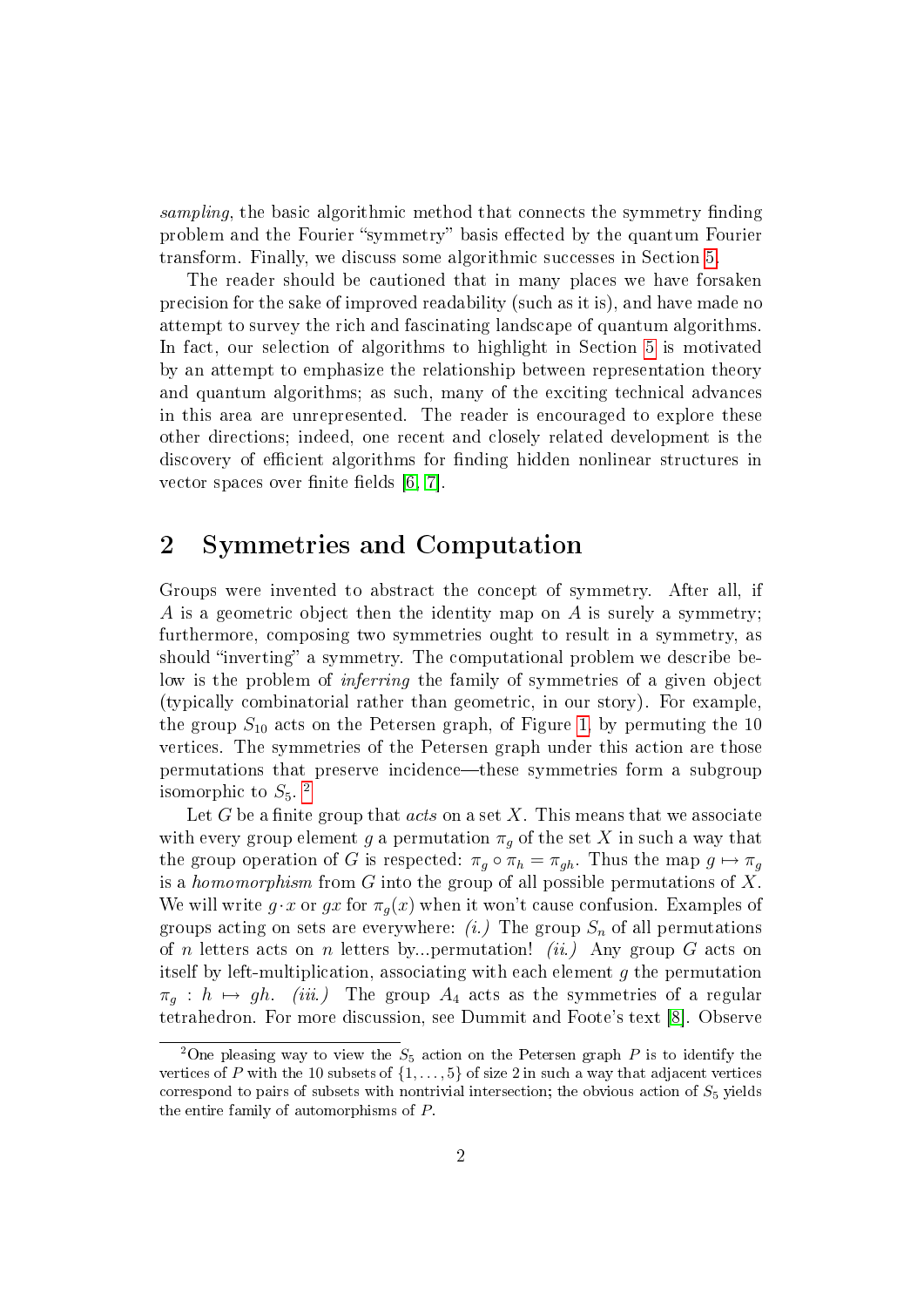

<span id="page-2-0"></span>Figure 1: The Petersen graph.

that if G acts on the set  $X$ , then it also acts on the set of all functions  ${f: X \to S}$  by the rule

<span id="page-2-1"></span>
$$
g \cdot f : x \mapsto f(g^{-1} \cdot x). \tag{1}
$$

(Here  $g \in G$ ,  $f : X \to S$  is a function, and the <sup>-1</sup> is introduced so that this action composes correctly:  $g_1(g_2(f)) = (g_1g_2)f$ . For a function f on X, the symmetries of f are the group elements g for which  $g \cdot f = f$ . These elements form a subgroup  $S(f) = S_G(f)$  of G. While we will often drop the subscript G in this notation,  $S_G(f)$  does of course depend both on the choice of G and the details of the action of  $G$  on  $X$ .

Our signature computational problem shall be the problem of determining the symmetries  $S(f)$  of a function f. We shall be very generous regarding the "presentation" of the function f (and the group G), merely asking that f:  $X \to S$  be provided as an oracle. We shall assume, among other things, that the elements of  $X$  (and G) have a canonical representation as strings of length  $O(\log |X|)$  (and  $O(\log |G|)$ ) and that we can perform operations such as  $g^{-1}$ ,  $q_1q_2$ , and  $q \cdot x$  in polynomial time in the lengths of these representations.

Before any discussion of quantum computation, we advertise below a number of interesting computational problems that directly reduce to symmetry finding.

### 2.1 Order finding

Let us consider the possible symmetries of a function  $f : \mathbb{Z}_n \to S$ , where  $\mathbb{Z}_n = \{0, \ldots, n-1\}$  is the cyclic group of size n acting on itself by translation (i.e., addition modulo n). When is f invariant under a translation? This is the problem of *period finding*: we say that a function f on  $\mathbb{Z}_n$  is t-periodic if  $\forall x, f(x + t) = f(x)$ . The least such integer t is called the *period* of f. It is easy to show that f is m-periodic if and only if m is an integer multiple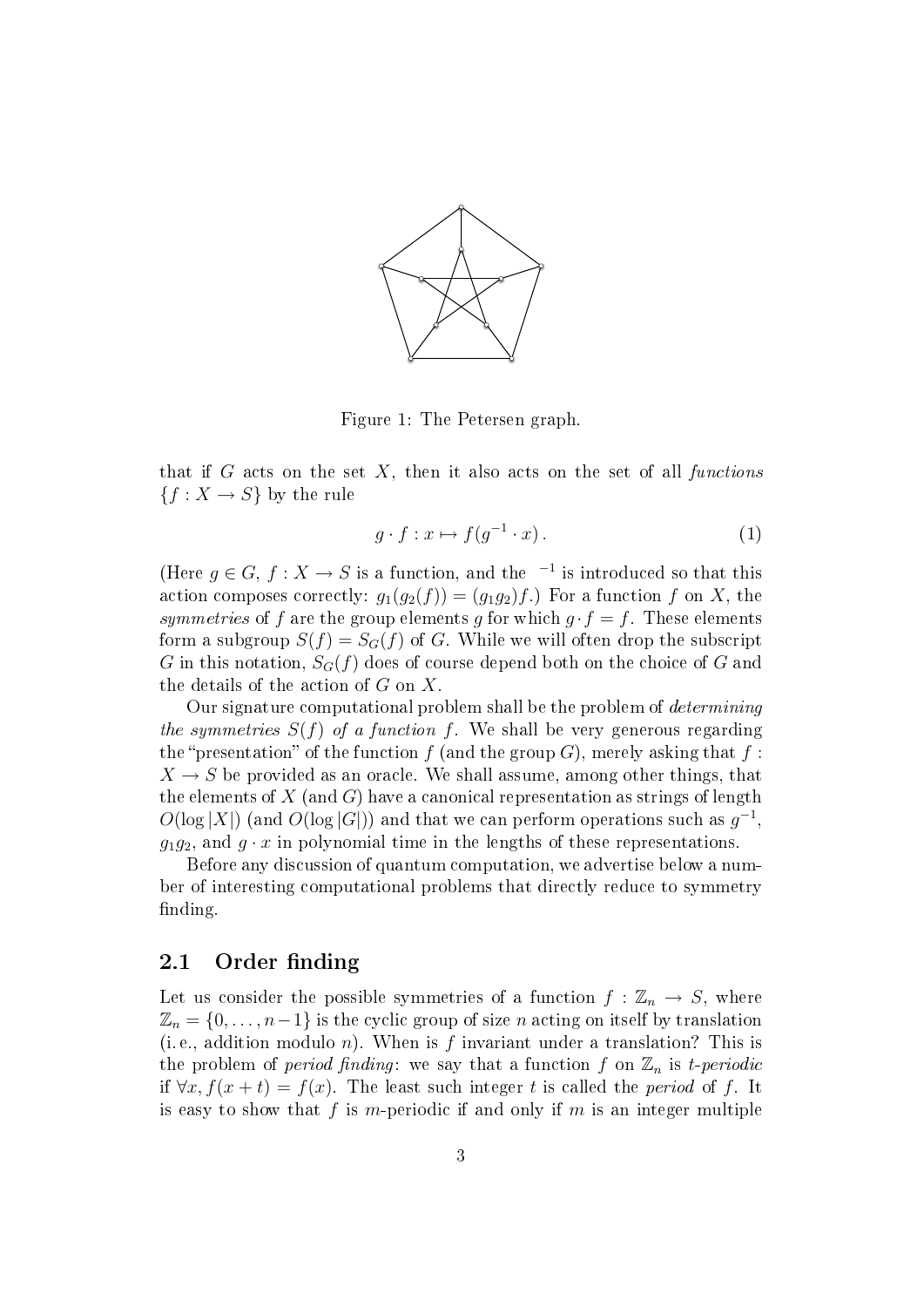of the period t. Evidently, the subgroup  $S(f)$  of all symmetries of f is the cyclic subgroup of  $\mathbb{Z}_n$  generated by t. In this case, the group in question is  $G = \mathbb{Z}_n$ , and the set on which the group acts is  $X = \mathbb{Z}_n$  as well.

A similar problem, that of *order finding*, is a central component of Shor's celebrated quantum algorithm for factoring  $[20]$ . Recall that for a prime  $p$ , the group  $\mathbb{Z}_p^*$  is the set  $\{1,\ldots,p-1\}$  under multiplication modulo p. Order finding is the problem of determining the (multiplicative) order of an element x of  $\mathbb{Z}_p^*$ , i.e., determining the least integer t such that  $x^t \equiv 1 \bmod p$ . If we define  $f: \mathbb{Z}_{p-1} \rightarrow \mathbb{Z}_p^*$  by the rule

$$
f:s\longmapsto x^s\bmod p
$$

then the period of the function f is one more than the order of x. Thus order finding reduces to symmetry finding. In order finding, the group  $\mathbb{Z}_{p-1}$  acts on itself, so that  $G = X = \mathbb{Z}_{p-1}$ .

### 2.2 Hidden shifts of the Legendre symbol

Let p be a prime number. A nonzero element x of  $\mathbb{Z}_p$  is called a quadratic *residue* modulo p if there exists an integer n such that  $n^2 \equiv x \mod p$ . It is not hard to check that setting

$$
\chi_2: x \longmapsto \begin{cases} 0 & \text{if } x = 0; \\ 1 & \text{if } x \text{ is a quadratic residue modulo } p; \\ -1 & \text{otherwise.} \end{cases}
$$

defines a multiplicative function on  $\mathbb{Z}_p$  (so that  $\chi_2(yz) = \chi_2(y)\chi_2(z)$ ). The image of x under  $\chi_2$  is known as the *Legendre symbol* of x modulo p. "Shifting" the function  $\chi_2$  has been proposed as a pseudorandom generator [\[22\]](#page-23-2): specifically, fixing a prime p and a length  $\ell > \log p$ , translation of  $\chi_2$  by a randomly selected element  $t \in \mathbb{Z}_p$  defines a sequence

$$
\chi_2(t), \chi_2(t+1), \ldots, \chi_2(t+\ell).
$$

One way to "break" such a generator is to completely recover  $t$  from this sequence of values. To place the problem of breaking the pseudorandom generator in our context, we consider the (potentially easier) problem of determining t given oracle access to the entire shifted function

$$
f_t: x \longmapsto \chi_2(x+t) \, .
$$

Though the sequence of bits  $\chi_t(0), \ldots, \chi_t(\ell)$  has been conjectured to be pseudorandom for appropriate values of  $\ell$ , the function  $f_t$  defined above does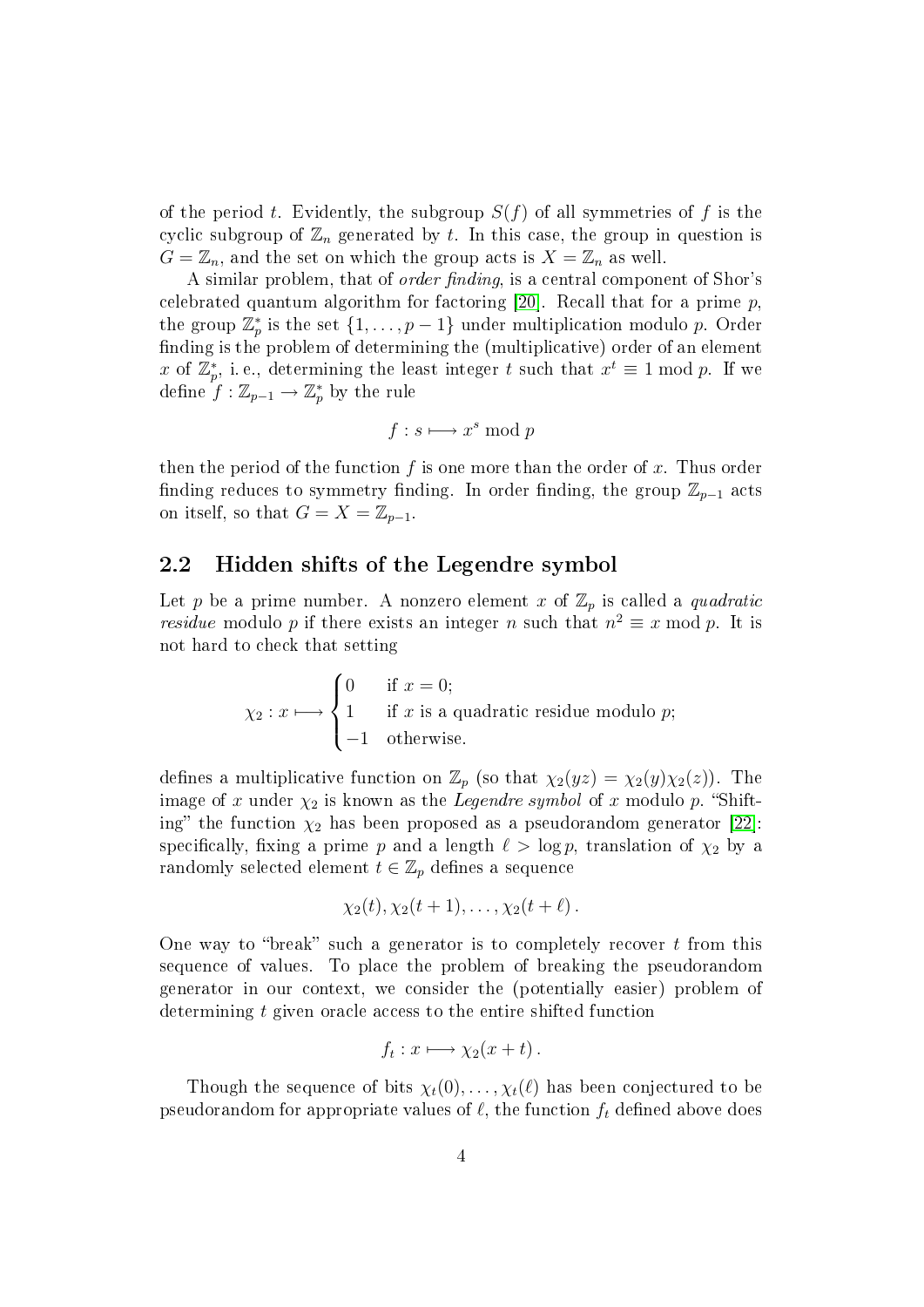possess some rich symmetries. To capture these symmetries, we introduce the group of affine linear transformations of  $\mathbb{Z}_p$ . A function  $\alpha : \mathbb{Z}_p \to \mathbb{Z}_p$  is affine linear if it has the familiar form  $\alpha(x) = ax + b$ , where  $a \neq 0$ . (Here  $a, b \in \mathbb{Z}_p$ and all arithmetic is done modulo  $p$ .) These functions form a nonabelian group, denoted  $\mathbb{A}_p$ , under composition: observe that if  $\alpha(x) = ax + b$  and  $\alpha'(x) = a'x + b'$  then  $\alpha \circ \alpha'(x) = aa'x + ab' + b$ .

Recalling that  $A_p$  acts on the *functions on*  $\mathbb{Z}_p$  via equation [\(1\)](#page-2-1), we investigate the symmetries of  $f_t$  under  $\mathbb{A}_p$ . A short calculation shows that if  $\alpha(x) = ax + t(a-1)$  and, furthermore,  $\chi_2(a) = 1$ , then

$$
[\alpha^{-1} \cdot f_t](y) = f_t(ay + t(a-1)) = \chi_2(ay + t(a-1) + t)
$$
  
=  $\chi_2(a(y+t)) = \chi_2(a)\chi_2(y+t)$   
=  $\chi_2(y+t) = f_t(y)$ .

It is easy to check that elements of the form  $x \mapsto ax + t(a - 1)$ , where a is a quadratic residue, each represent a symmetry of  $f$ ; together these form  $S(f_t)$ , the symmetry subgroup of  $f_t$  (under this  $A_p$  action). Moreover, each  $f_t$  induces a *different* subgroup of  $\mathbb{A}_p$ ; evidently, solving this "hidden shift" problem can be reduced to symmetry finding under the group  $A_p$ , acting on the set  $X=\mathbb{Z}_p$ .

#### <span id="page-4-0"></span>2.3 Graph automorphism and isomorphism

Let  $\mathcal{G} = (V, E)$  denote a simple undirected graph with vertex set  $V =$  $\{1,\ldots,n\}$  and edge set E. An *automorphism* of G is a permutation  $\pi$  of the vertices V that preserves incidence:  $(v, w) \in E \Leftrightarrow (\pi(v), \pi(w)) \in E$ . These automorphisms, taken together, form a subgoup Aut $(\mathcal{G})$  of  $S_n$ , the group of all permutations of  $V = \{1, \ldots, n\}$ . The graph automorphism problem is the problem of determining if  $Aut(\mathcal{G})$  is nontrivial (that is, if there is a nontrivial automorphism of  $\mathcal{G}$ ).

Let us express this problem in our framework of symmetry finding. First, we let a permutation  $\pi \in S_n$  act on an edge  $(u, v)$  by the rule  $\pi(u, v)$  =  $(\pi(u), \pi(v));$  it acts on the edge set E by  $\pi E = {\pi(u, v) | (u, v) \in E}.$  Define the function  $s_{\mathcal{G}}$  on  $S_n$  by the rule

$$
s_{\mathcal{G}}(\pi)=\pi E.
$$

Then Aut(G) is precisely the group  $S(s_G)$ : thus solving the symmetry finding problem in this case determines the entire automorphism group of  $\mathcal G$  (and, in particular, the answer to the graph automorphism problem for this graph). This is another example of a symmetry finding problem, where the group is  $G = S_n$  acting on itself.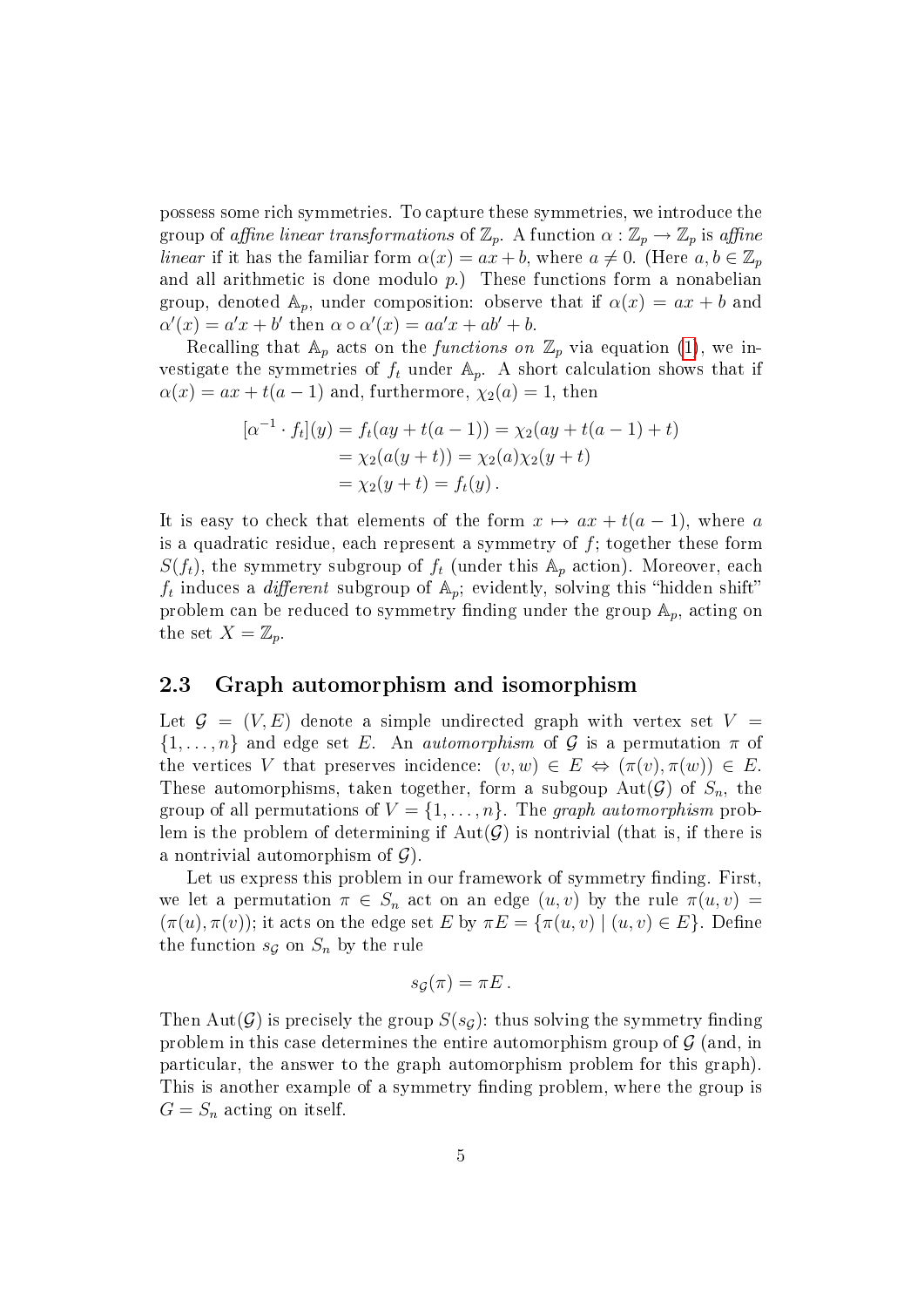We remark that the task of determining if two graphs  $G_1$  and  $G_2$  are isomorphic reduces to the above situation by considering the automorphisms of the (disjoint) union  $\mathcal{G}_1 \cup \mathcal{G}_2$ . Indeed, if the graphs are not isomorphic, the only automorphisms of  $\mathcal{G}_1 \cup \mathcal{G}_2$  would be of the form  $\pi \cup \sigma$ , where  $\pi$  is an automorphism of  $\mathcal{G}_1$  and  $\sigma$  is an automorphism of  $\mathcal{G}_2$ . On the other hand, if  $\tau: \mathcal{G}_1 \to \mathcal{G}_2$  is an isomorphism, then there exists an automorphism of  $\mathcal{G}_1 \cup \mathcal{G}_2$ which swaps  $\mathcal{G}_1$  and  $\mathcal{G}_2$ , and then applies  $\tau^{-1} \cup \tau$ .

## <span id="page-5-0"></span>3 Quantum computing

For the sake of analogy, we begin by retelling the story of classical computation: beginning with an input vector  $\mathbf{v} \in \{0,1\}^n$ , we carry out a sequence of *local transformations*, each of which affects but a constant number of coordinates by subjecting them to some function  $t_i: \{0,1\}^c \rightarrow \{0,1\}^c$ . In order for this story to really capture the familiar circuit model, we need to be more generous with "workspace," initially embedding **v** into the first n coordinates of  $\{0,1\}^\omega$ . Finally, we honor the first bit of the result by allowing it to determine the *outcome* of this computation which, in this way, determines a Boolean function. The story is most exciting when it realizes some Boolean function we care about as a particularly short (or particularly nicely-structured) sequence of transformations.

The story of quantum computation can be told by "unitarily extending" the tale above: beginning with an input vector  $\mathbf{v} \in H^{\otimes n}$ , we carry out a sequence of *local unitary transformations*, each of which affects but a constant number of coordinates by subjecting them to an arbitrary unitary (i.e., length-preserving linear) operator  $t_i: H^{\otimes c} \to H^{\otimes c}$ . The first unfamiliar character appearing in the quantum tale is  $H$ , which we take to be a 2-dimensional complex vector space, on which we have an inner product  $\langle \cdot, \cdot \rangle$ and hence also a notion of length:  $||x||^2 = |\langle x, x \rangle|$ . To maximize our analogy with the classical story, we select an orthonormal basis for  $H$  consisting of two orthonormal vectors named  $|0\rangle$  and  $|1\rangle$ . Leaving the details of what we mean by  $H^{\otimes n}$  and a unitary operator "affecting but a constant number of coordinates" to the reader's imagination for the moment, we continue to say that in this quantum case, as well, we shall embed  $H^{\otimes n}$  inside  $H^{\otimes \omega}$  to be equally generous regarding workspace and, furthermore, allow the first coordinate of the resulting state to determine the outcome of this computation in an appropriate fashion. For our purposes, an *efficient* quantum computation is one that involves a polynomial number of local transformations.

Despite whatever "compelling analogies" the reader has been cajoled to accept by the story above, this computational model appears complicated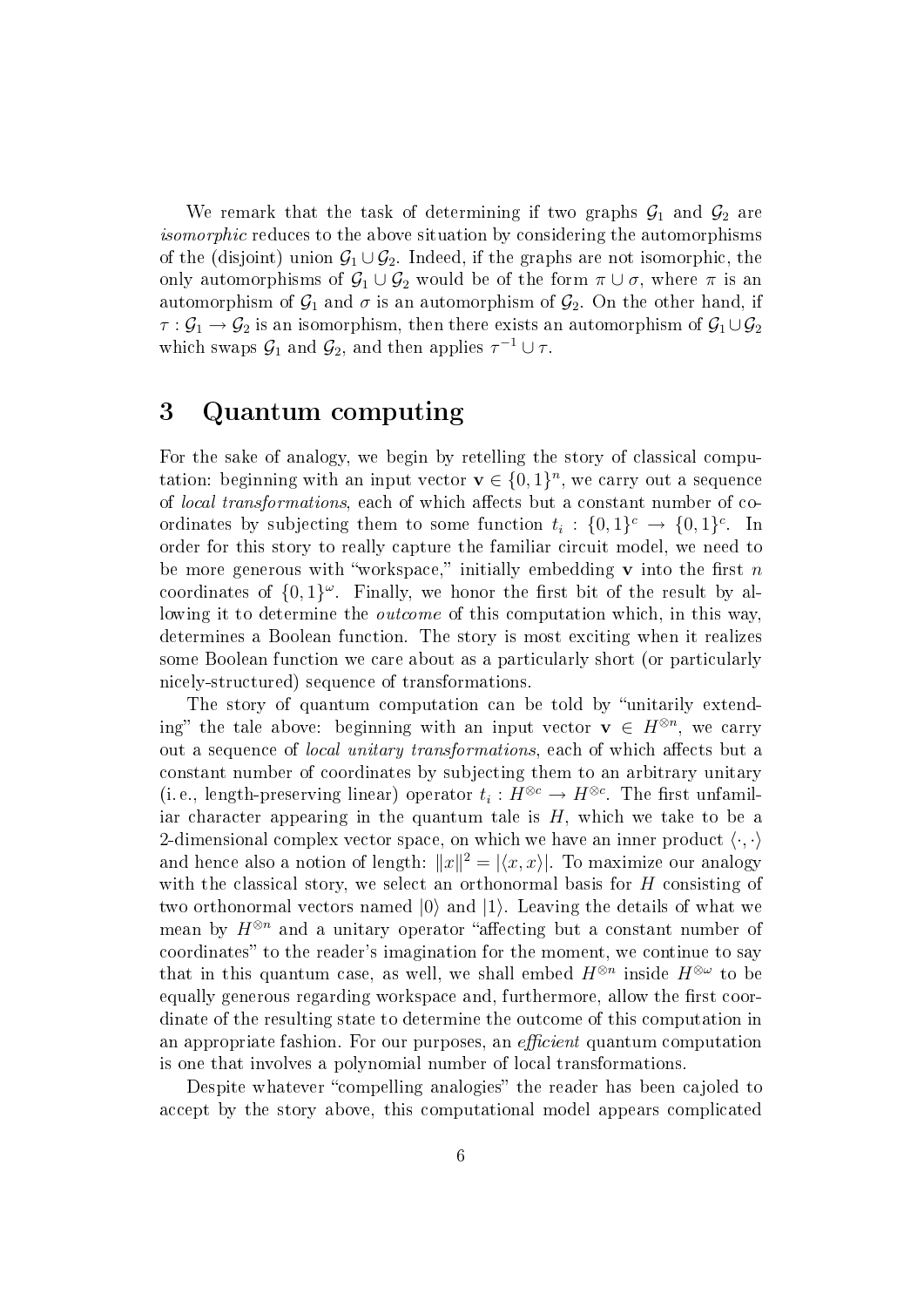and suspicious, especially if you have been brought up on a healthy diet of recursive function theory, Turing machines, and classical circuit complexity. However, this model of "unitary evolution" is one of the essential features of quantum mechanics, a physical model that predicts both qualitative and quantitative features of the small-scale behavior of the universe. To the best of our current knowledge, the many fundamental curiosities and surprises that manifest in quantum mechanics are facts of nature, though they be wildly inconsistent with our physical intuition born of a lifetime of experience with classical macroscopic phenomena. Engineering advances of the last decade demonstrate that these quantum phenomena are available for human tinkering and, hopefully, for the highly-structured sort of tinkering that would comprise "computation."

Let us return to flush out the remaining details of the model of quantum computation introduced above. The state of the computation, throughout the process above, lies in  $H^{\otimes n}$ , the *n*-fold *tensor* power of H. In general, if A and B are vector spaces with orthonormal bases  $\{a_i\}$  and  $\{b_j\}$ , a tensor product of these spaces is a vector space, denoted  $A \otimes B$ , along with a map  $(a, b) \mapsto a \circ b$  of  $A \times B$  to  $A \otimes B$  so that  $\circ$  is linear in each coordinate and, furthermore, the set  $\{a_i \circ b_j\}$  is a basis for  $A \otimes B$ . As we assume that  $A$  and  $B$  have an inner product, we can naturally define an inner product on  $A \otimes B$  by extending the rule  $\langle a \circ b, a' \circ b' \rangle = \langle a, a' \rangle \langle b, b' \rangle$ ; this will, in particular, make the basis  $a_i \circ b_j$  above orthonormal. Unfolding the definition and trusting that  $\circ$  is associative (it is), we find that  $H^{\otimes n}$  is a vector space with  $2^n$  orthonormal basis vectors

$$
|a_1\rangle \circ \cdots \circ |a_n\rangle , \quad (a_1, \ldots, a_n) \in \{0,1\}^n ,
$$

one for each binary string in  $\{0,1\}^n$ ! It is customary to use the symbol  $\otimes$ for the map ∘ above (even though this overloads the symbol, which we also used to denote the vector space  $A \otimes B$ ); furthermore, it is customary in this case to use the notation  $|a_1 \ldots a_n\rangle$  for the vector  $|a_1\rangle \otimes \cdots \otimes |a_n\rangle$ .

This apparent relationship between the basis of  $H^{\otimes n}$  and the "intermediate states" that appeared in our notion of *classical* computation is not an accident. Indeed, our rule for feeding (classical) inputs to a quantum machine will be to identify the classical input  $a \in \{0,1\}^n$  with the unit-length basis vector  $|a\rangle \in H^{\otimes n}$ .

It is easy to check that if  $U$  is a unitary operator on the vector space  $A$ , then U naturally defines a unitary operator on  $A \otimes B$  by the rule  $\mathbf{a} \otimes \mathbf{b} \mapsto$  $(Ua)$ ⊗b. It is precisely this sense in which the local operators discussed in the definition of computation above are applied to a "constant number of indices." The sequence of unitary (and hence length-preserving) operators associated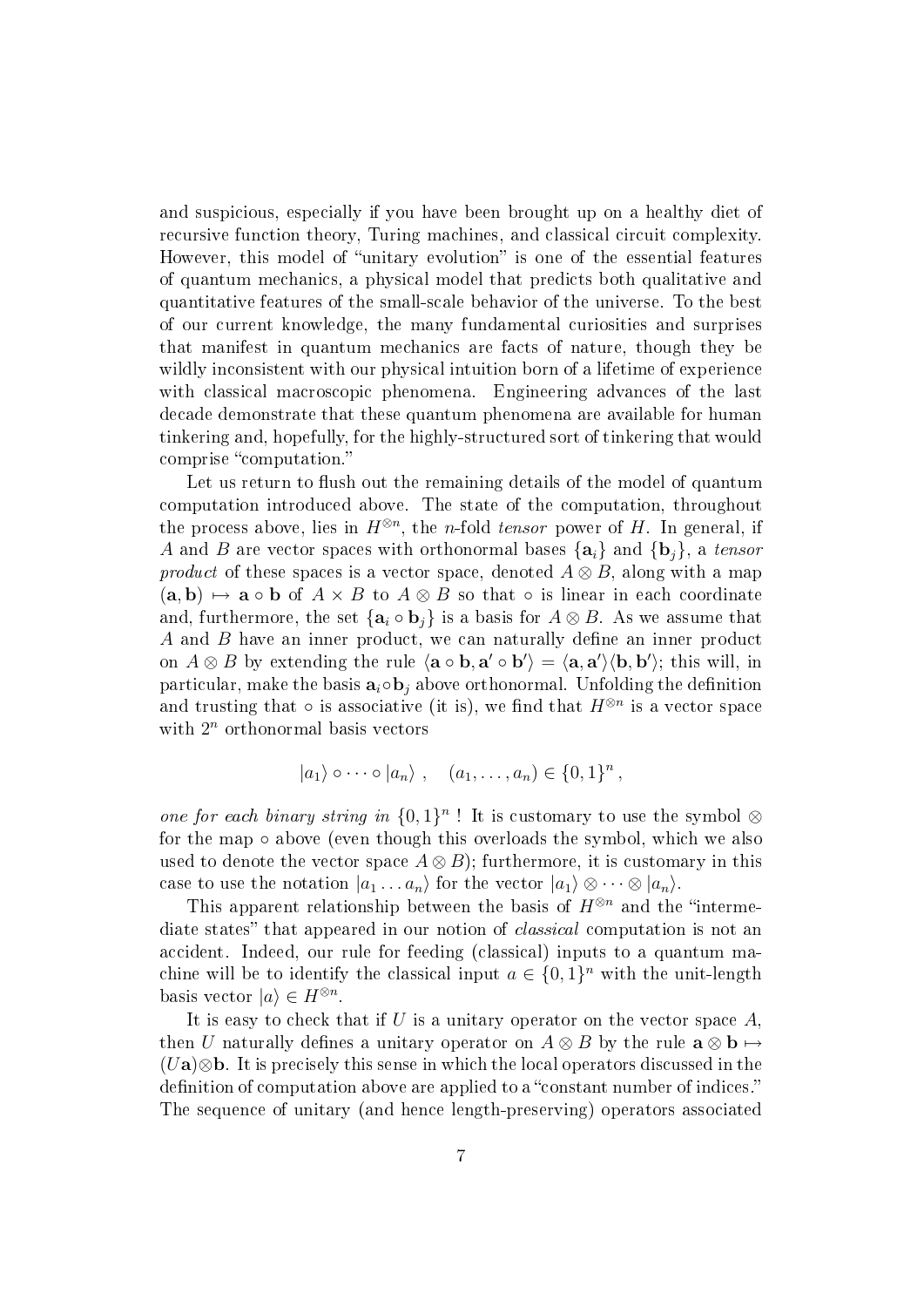with a quantum computation thus carries any unit length input vector **a** to a unit length result r. While we naturally have a clear interpretation of the input vector **a** as an element of  $\{0,1\}^n$ , the result **r** is typically a linear combination

$$
\mathbf{r} = \sum_{a \in \{0,1\}^n} \alpha_a \ket{a}, \quad \alpha_a \in \mathbb{C}
$$

with exponential support. What we can be sure of, however, is that  $r$  has unit length:  $\sum_a |\alpha_a|^2 = 1$ . These amplitudes  $|\alpha_a|^2$  evidently give rise to a probability distribution on  $\{0,1\}^n$  - this is how we shall extract a classical (though stochastic) output from a quantum computation; indeed, we shall say that the probability that the computation accepts is the probability that the first bit is a 1 according to this probability distribution.

We remark that this curious method for "terminating" our quantum computation is, along with the rule of unitary evolution, directly borrowed from the model of quantum mechanics used to model the universe: this is the process of *measurement*. This is the second time we have justified a potentially surprising aspect of the model by direct appeal to the mathematical foundations of quantum mechanics. Indeed, one of the original motivations for defining (and yearning for) such a model is that it would allow us to "simulate" and study quantum systems of physical interest. Especially after hearing this explanation for the genesis of the model, it is natural to wonder if the new features of the model offer any new traction in the *classical* computational arena. We'll see below is that the answer is yes: quantum computation can, in some cases, uncover exactly the combinatorial symmetries mentioned in Section [2.](#page-1-0)

We describe, in the next section, how these symmetries are related to the unitary evolution (and measurement) in the model above. To briefly advertise what comes ahead, however, we remark that with any finite group  $G$  one may inexorably associate a finite collection of "harmonic objects," objects that precisely capture the symmetry structure of G. These objects, taken together, define a unitary basis change in the set of  $\mathbb C$ -valued functions on  $G$ . For many groups of interest, this unitary basis change can be efficiently carried out on a quantum computer, thus exposing the symmetries of objects on which G acts.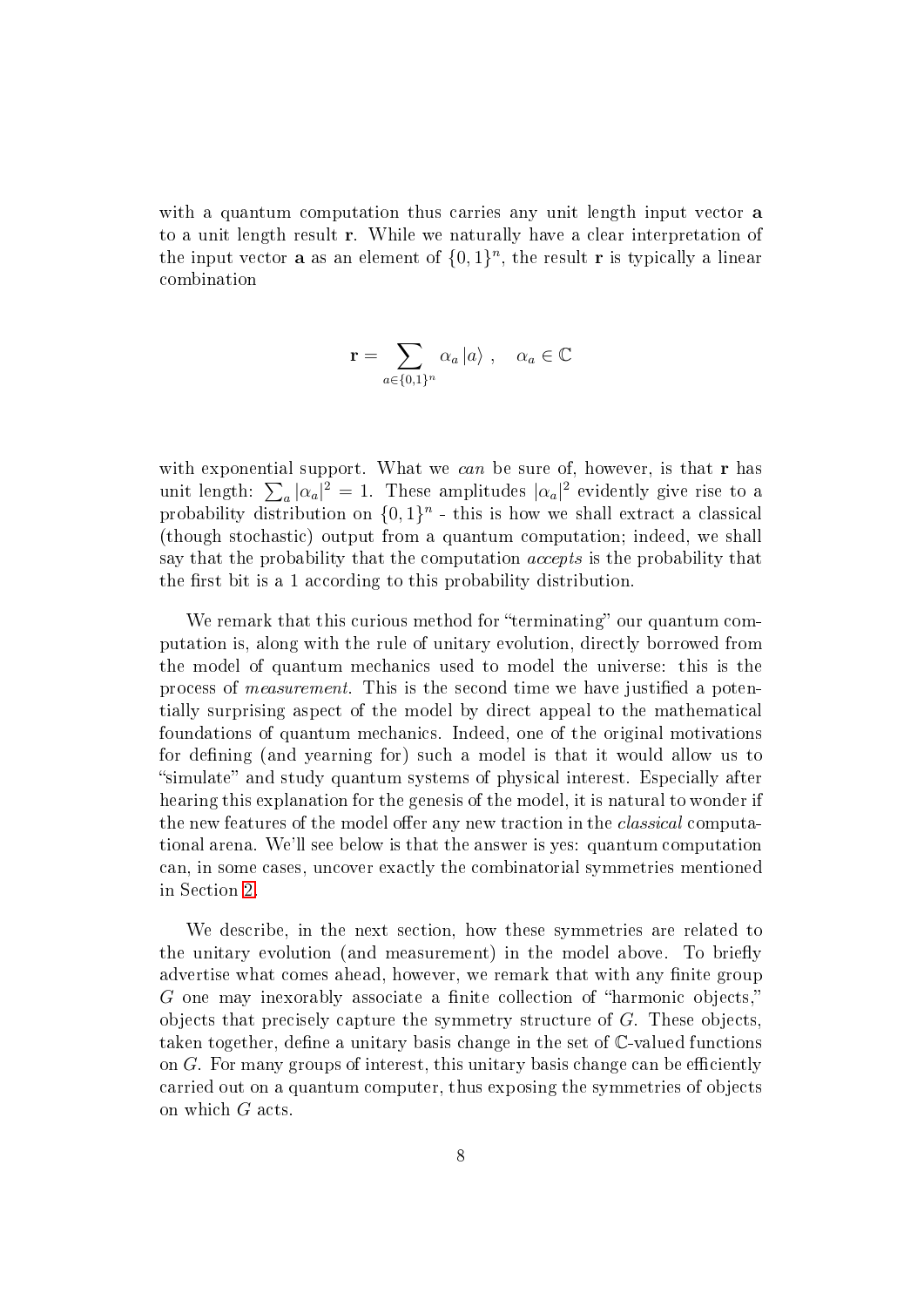### <span id="page-8-0"></span>4 Group harmonics and applications

### <span id="page-8-1"></span>4.1 Representations of finite groups

Let G be a group acting on a set  $X$ ; as in Section [2,](#page-1-0) we may "extend" this group action to the set of functions  $\mathbb{C} X \triangleq \{f : X \to \mathbb{C}\}\$  by the rule

$$
(\pi f)(x) = f(\pi^{-1}x).
$$

This case, where we consider  $\mathbb{C}\text{-}valued functions$  on X (rather than the var-ious "combinatorial" choices taken in Section [2\)](#page-1-0) is especially attractive because we can bring to bear the tools of linear algebra to study these actions and their symmetries. To emphasize this connection, we observe that  $\mathbb{C}X$ is a complex vector space with a distinguished basis: the delta functions  $f_x : y \mapsto \delta_{xy}$  (where  $\delta_{xy}$  is equal to one when  $x = y$  and is zero otherwise). Notationally, if we let  $|x\rangle$  denote the function  $f_x$  above, elements of  $\mathbb{C}X$  can be written

$$
\sum_{x \in X} a_x \, |x\rangle \ , \quad a_x \in \mathbb{C} \,,
$$

a convention we shall adopt throughout. Now we can view the action of G on  $\mathbb{C}X$  as a family of linear operators; in particular, each g is associated with a linear operator  $\rho_q : \mathbb{C} X \to \mathbb{C} X$  in such a way that  $\rho_q \rho_h = \rho_{q h}$ .

Note that with this linear algebraic view of group actions,  $g \in S(f)$  (that is, the group element g is a symmetry of a function f) exactly when f is an eigenvector with eigenvalue 1 of the map  $\rho_q$ . This suggests a general study of the eigenvalues and invariant spaces of these group actions, a lifestyle known as the *representation theory* of finite groups. The general definition is the following:

**Definition 1.** Let G be a finite group. A representation of G is a homomorphism  $\rho: G \to GL(V)$ , where  $GL(V)$  is the collection of invertible linear operators on a (finite dimensional) C-vector space V. The **dimension** of  $\rho$ , denoted  $d_{\rho}$ , is the dimension of V.

Observe that  $\rho$  assigns to each group element g a linear operator  $\rho(g)$  so that  $\rho(q)\rho(h) = \rho(qh)$ , just as in our permutation example above. Indeed, any action of  $G$  on a set X immediately induces a representation of  $G$  (on  $\mathbb{C}X$ ). The representations of a group G offer a principled approach to the problem of understanding symmetries under  $G$  and its subgroups. We remark that when  $G$  is finite (as always, in this article), we may assume without loss of generality that representations come equipped with an inner product for which each  $\rho(g)$  is unitary.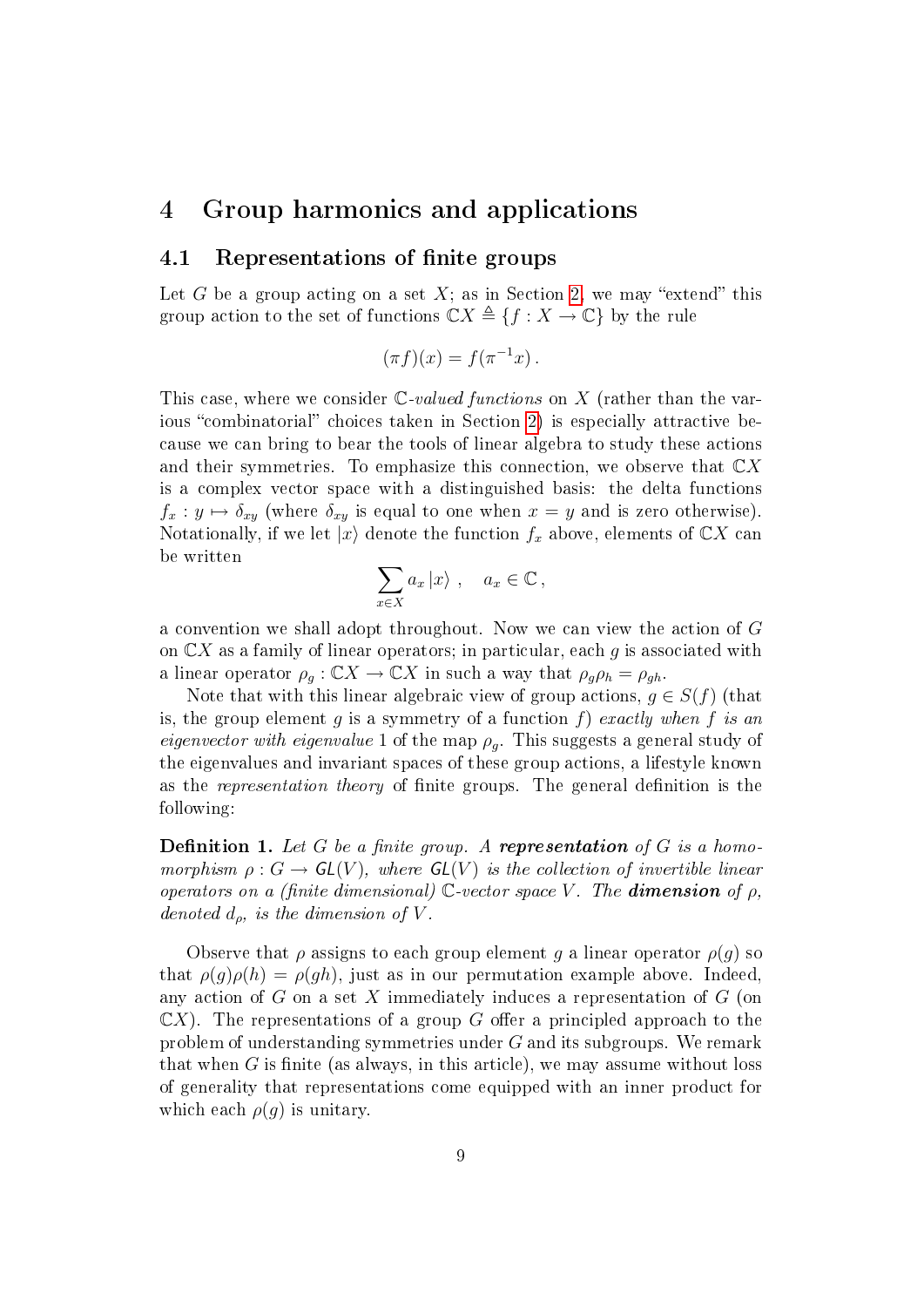What renders the theory especially attractive is that a given finite group  $G$ possesses a finite number of atomic "irreducible" representations, in terms of which all others can be expressed. To develop this decomposition machinery, we set down a few more definitions. We say that two representations  $\rho_1$ :  $G \to GL(V_1)$  and  $\rho_2: G \to GL(V_2)$  are equivalent when they are related by a (linear) isomorphism  $E: V_1 \rightarrow V_2$ ; specifically, for every g we have  $\rho_2(g) = E \rho_1(g) E^{-1}$ . (If these  $\rho_i$  happened to be defined on the same space, they would be related by a change of basis.) The familiar notion of direct sum can be applied to sew together a pair of representations: if  $\rho_1 : G \to GL(V_1)$ and  $\rho_2: G \to GL(V_2)$  are two representations of G, we may construct a new representation on  $V_1 \oplus V_2$  with the action

$$
\mathbf{v}\oplus\mathbf{w}\mapsto\rho_1(g)\mathbf{v}\oplus\rho_2(g)\mathbf{w}\,;
$$

we name this representation  $\rho_1 \oplus \rho_2 : G \to GL(V_1 \oplus V_2)$ . In matrix form,  $\rho_1 \oplus \rho_2(g)$  can be realized as a block diagonal matrix, with each of the  $\rho_i(g)$ forming one of two blocks.

Finally returning to the notion of irreducibility promised above, if  $\rho$ :  $G \to GL(V)$  is a representation, we say that a subspace W of V is *invariant* when each  $\rho(g)$  fixes W as a space. Of course, V and  $\{0\}$  are always invariant. When these are the *only* invariant spaces, the representation is said to be  $irreducible.$  As mentioned above, a finite group  $G$  has a finite number of distinct irreducible representations up to equivalence; we let  $\tilde{G}$  denote this finite set of (equivalence classes of) irreducible representations. Every other representation of G can expressed as a direct sum of copies of representations in  $G$ .

Our discussion of group actions in Section [2](#page-1-0) leads us to naturally de fine another representation. Recall that any group  $G$  acts on itself by leftmultiplication. As before, this allows G to act on the space  $\mathbb{C}G = \{f : G \rightarrow$  $\mathbb{C}$ } = span  $({|g\rangle | g \in G})$  via

$$
g: |h\rangle \mapsto |gh\rangle .
$$

The representation so defined is called the *left regular representation* of G. We remark that this representation is not irreducible (unless  $|G| = 1$ ). In particular, note that the element  $\sum_{g \in G} \ket{g}$  is fixed by *any* permutation, and in particular by those that correspond to left multiplication by elements of G. The linear span of this element is clearly a one-dimensional invariant subspace of  $\mathbb{C}G$ . This same argument applies to any permutation representation: evidently, every representation discussed in the article thus far is reducible!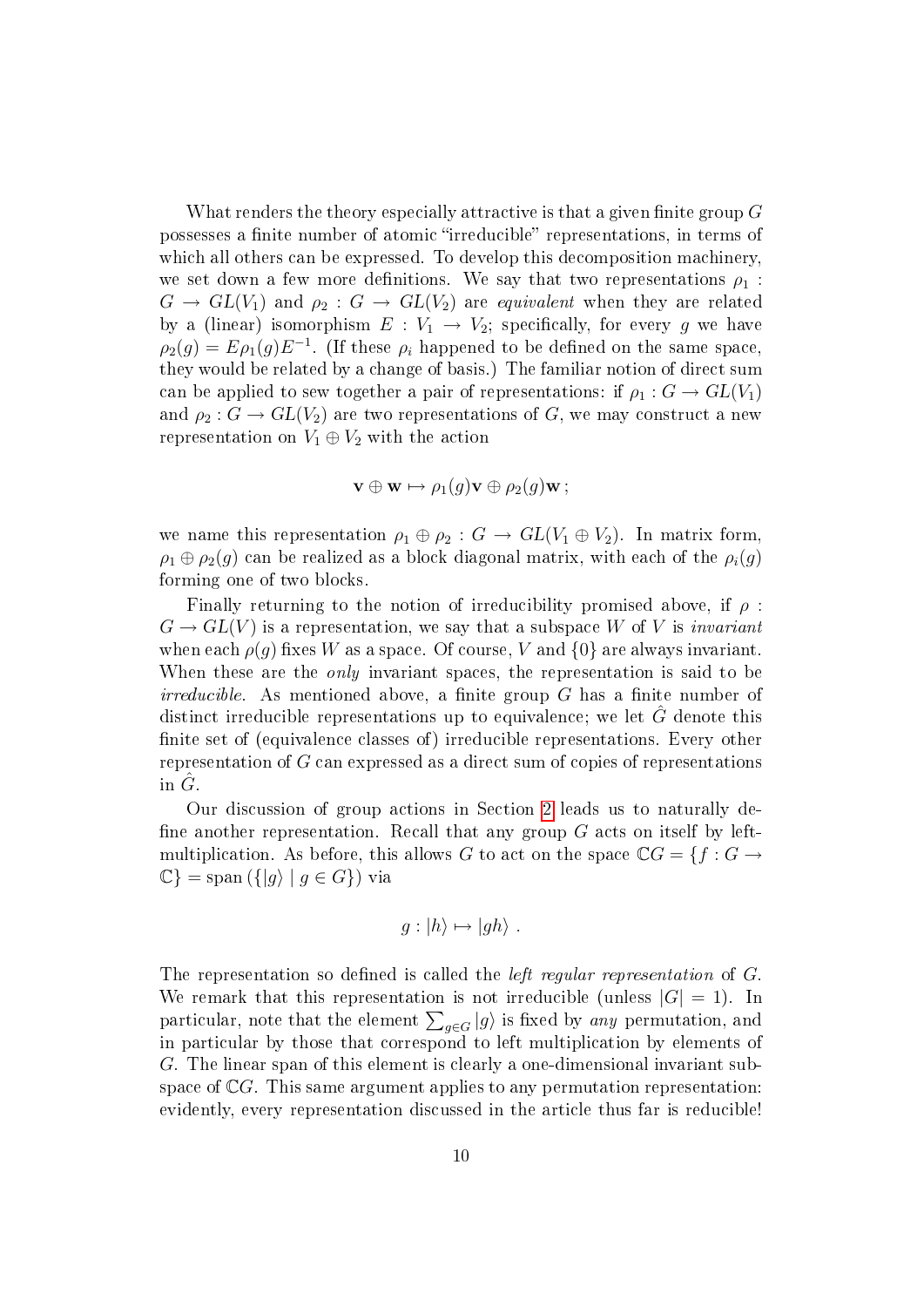We remark that if the full symmetric group  $S_n$  acts on

$$
\mathbb{C}\{1,\ldots,n\} = \left\{\sum_{i=1}^n a_i \, |i\rangle \mid a_i \in \mathbb{C}\right\}
$$

by permuting the  $|i\rangle$ , the vector space perpendicular to the vector  $\sum_i |i\rangle$  is an irreducible representation of dimension  $n-1$ . (The inner product used to make sense of the word perpendicular is the one consistent with the  $|i\rangle$  basis:  $\langle |i\rangle, |j\rangle \rangle = \delta_{ij}$ .)

This example above might suggest that the general problem of decomposing a representation into irreducible pieces (or, indeed, even identifying irreducible representations) is quite difficult and, potentially, delicate. This is true; however, there is a remarkable tool that considerably simplies these questions. Given an irreducible  $\rho$ , its *character* at a group element g is defined to be  $\chi_{\rho}(g) \triangleq \text{tr}\,\rho(g)$ , the trace of  $\rho(g)$ . The important feature of these characters is that under the pairing

$$
(\chi, \psi) = \frac{1}{|G|} \sum_{g} \chi(g) \psi(g^{-1}),
$$

we find that for irreducible representations  $\rho$  and  $\sigma$ ,

$$
(\chi_{\rho}, \chi_{\sigma}) = \begin{cases} 1 & \text{if } \rho \text{ and } \sigma \text{ are equivalent,} \\ 0 & \text{otherwise.} \end{cases}
$$

As it is clear that for two representations  $\beta$  and  $\gamma$ ,  $\chi_{\beta \oplus \gamma}(g) = \chi_{\beta}(g) + \chi_{\gamma}(g)$ , this pairing offers an immediate method for determining if a given representations is reducible and, moreover, decomposing a representation into irreducibles. Indeed, observe that if  $\beta$  is a representation and  $\sigma$  irreducible then  $(\chi_{\beta}, \chi_{\sigma})$  is precisely the number of times  $\sigma$  appears in the decomposition of β.

With these tools it is possible to show that the left regular representation  $R: G \to GL(\mathbb{C} G)$  of a group G has a *generic* decomposition into irreducible representations. In particular, every irreducible representation  $\rho$  of G appears in R exactly  $d_{\rho}$  times. We write

<span id="page-10-0"></span>
$$
R = \bigoplus_{\rho \in \hat{G}} \rho^{\oplus d_{\rho}} = \bigoplus_{\rho \in \hat{G}} \underbrace{\rho \oplus \cdots \oplus \rho}_{d_{\rho}}.
$$
 (2)

In particular, counting dimensions on both sides of this equation yields the equality  $|G| = \sum_{\rho} d_{\rho}^2$ .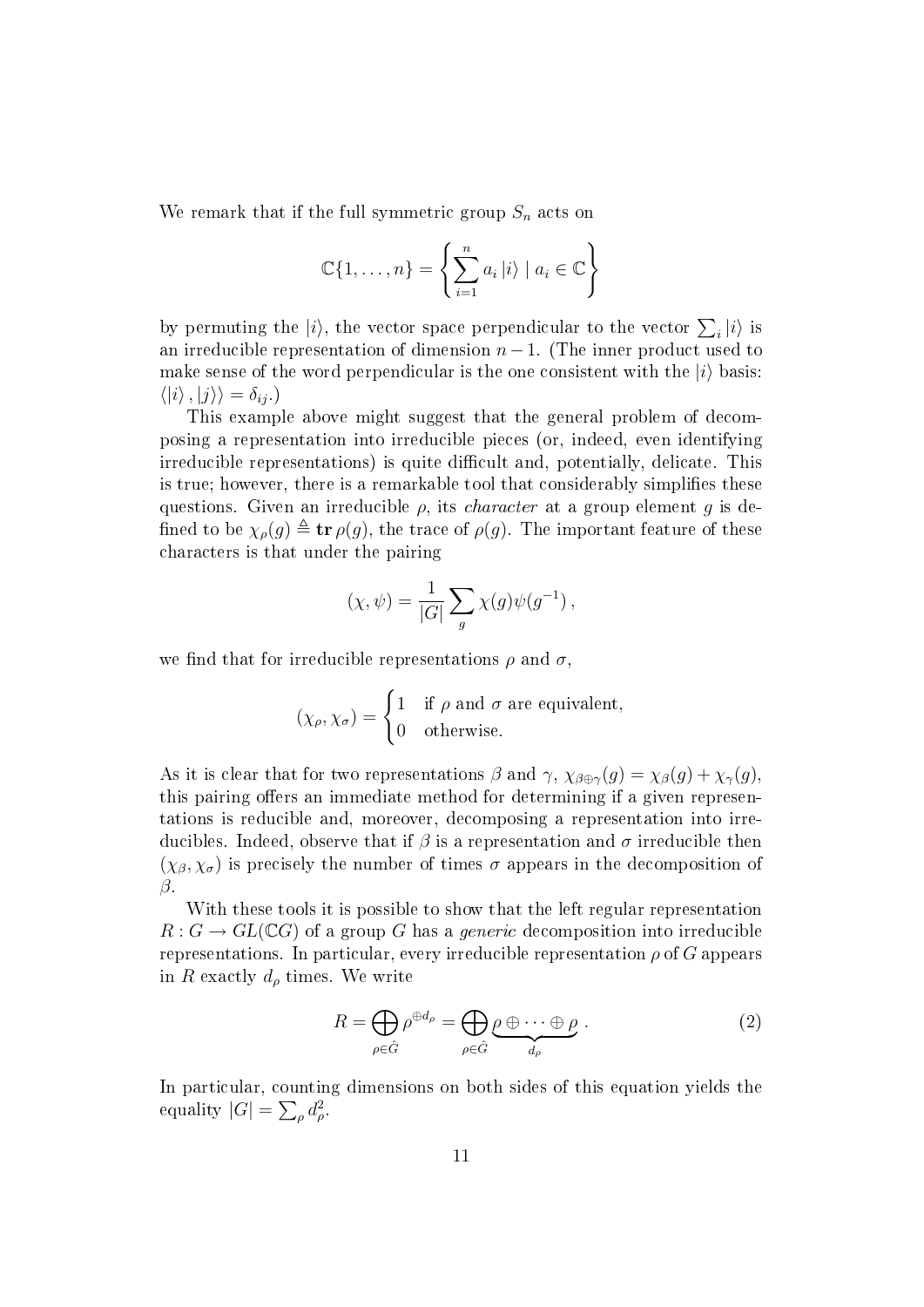**The Fourier transform** The definition of  $\mathbb{C}G$  immediately distinguishes the group basis of  $\mathbb{C}G$ : the elements  $\{|g\rangle\}$ . On the other hand, the direct sum decomposition of Equation [\(2\)](#page-10-0) above provides an alternate (and, in general, transverse) means of describing elements of  $\mathbb{C}G$ : in terms of their projections into the spaces  $\rho^{\oplus d_{\rho}}$ . If  $f: G \to \mathbb{C}$  is a function and  $\rho \in \hat{G}$ , the Fourier transform of f at  $\rho$  is the linear operator

$$
\hat{f}(\rho) = \sqrt{\frac{d_{\rho}}{|G|}} \sum_{g \in G} f(g) \rho(g^{-1}).
$$

If we select a basis for the space  $V_\rho$  on which  $\rho$  operates,  $\hat{f}(\rho)$  is realized as a  $d_{\rho} \times d_{\rho}$  matrix of complex numbers. Taken over all  $\rho \in \hat{G}$ , the linear operators  $\hat{f}(\rho)$  determine  $\sum_{\rho}d_{\rho}^{2}=|G|$  complex numbers—exactly the dimension of  $\mathbb{C}G.$ With the scaling factor  $\sqrt{d_{\rho}/|G|}$  appearing above, this transformation from  $f \in \mathbb{C}$  to these matrices is unitary and actually corresponds to writing f in a basis consistent with the decomposition  $(2)$  of  $\mathbb{C}G$  above. More prosaically, the Fourier transform is a unitary map from the group basis  $\{|q\rangle\}$  to the basis

$$
\{|\rho, i, j\rangle : \rho \in \hat{G} \text{ and } 1 \le i, j \le d_{\rho}\},\tag{3}
$$

where the  $i$  and  $j$  entries correspond to the rows and columns of the matrices  $f(\rho)$  above.

The reason for this long digression, and the critical fact that weds quantum computing and representation theory, is that the Fourier transform, as described above, can be efficiently computed on a quantum computer for many groups of interest  $\vert 4, 15 \vert$ . In this context, the unitary Fourier transform is called the quantum Fourier transform, and is a key ingredient in the algorithms we discuss in the sequel.

### <span id="page-11-0"></span>4.2 Looking for hidden symmetries in coset states

We now discuss a special case of the symmetry finding problem presented in Section [2.](#page-1-0) Suppose we are given oracle access to a function  $f: G \to S$  and a promise that  $f$  is a *transversal* of some unknown subgroup  $H$  of  $G$  in the sense that

$$
f(hx) = f(x) \Leftrightarrow h \in H.
$$

For concreteness, we will assume that S is the set of integers  $\{1, 2, \ldots, n\}$ for a suitably large n. As f is constant and distinct on each coset of  $H$ , the problem of determining  $S(f)$  is precisely the problem of determining the "hidden" subgroup  $H$ . This problem is aptly titled the Hidden Subgroup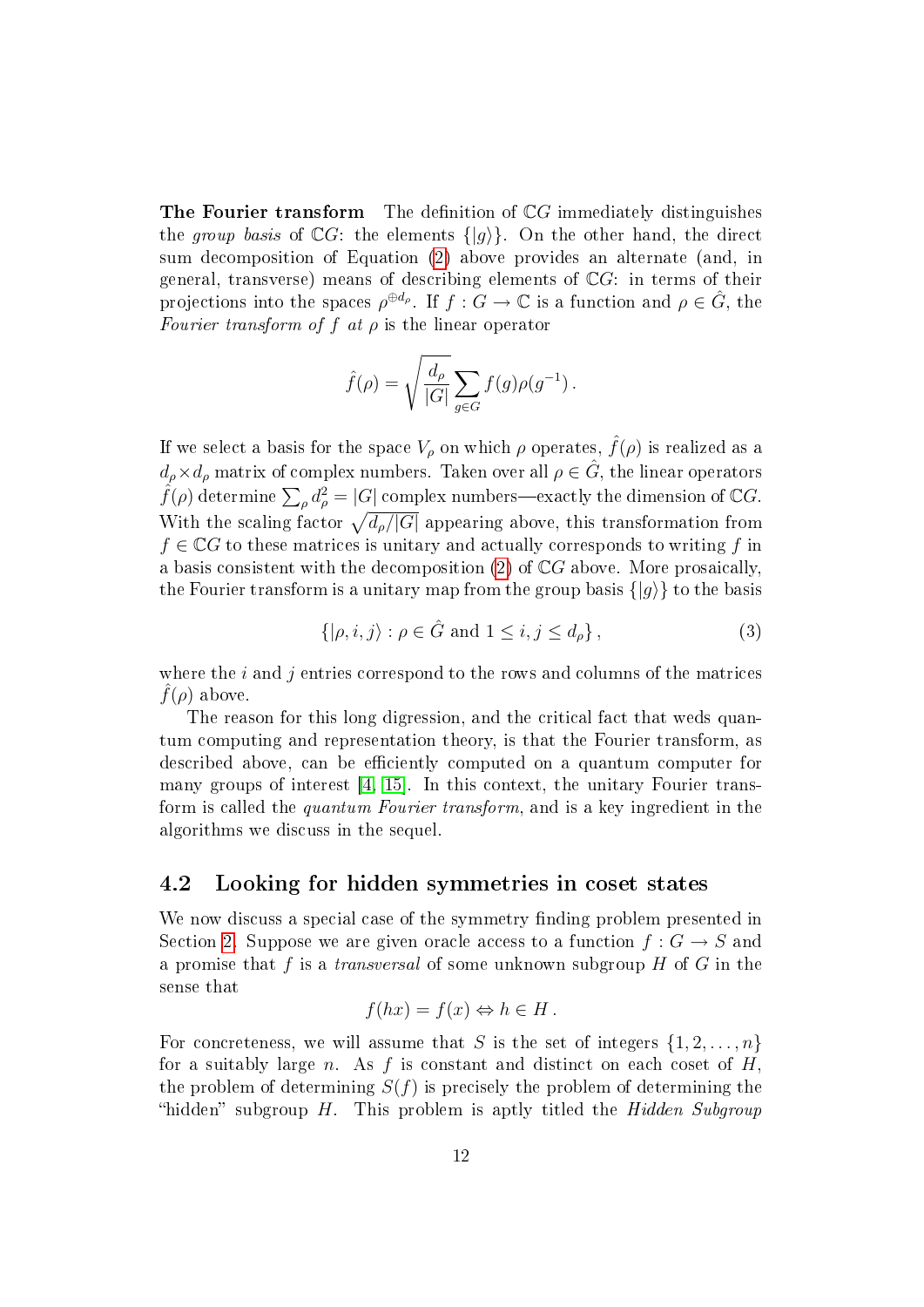Problem (HSP). The standard method of Fourier sampling [\[5\]](#page-21-0) for solving such problems on a quantum computer proceeds as follows.

Our first step is to prepare the "uniform superposition over  $G$ ," i.e., the state

$$
\frac{1}{\sqrt{|G|}}\sum_{g\in G}|g\rangle ,
$$

and then "evaluate" the oracle function f on this state.<sup>[3](#page-12-0)</sup> The resulting state of the system is

<span id="page-12-1"></span>
$$
\frac{1}{\sqrt{|G|}}\sum_{g\in G}|g\rangle|f(g)\rangle\ .
$$
 (4)

Now, we wish to "measure the second register" (that is, the one containing  $|f(q)\rangle$ , thereby isolating the elements of G where f takes a particular value  $k \in S$ . In general, a quantum measurement on a vector space V is described by an orthogonal decomposition  $V = W_1 \oplus \ldots \oplus W_k$ ; when such a measurement is applied to a vector  $v$ , it results in the measured value  $i$ with probability  $\|\Pi_i(\mathbf{v})\|^2$ , where  $\Pi_i$  projects onto the subspace  $W_i$ . Since we are supposing that  $\bf{v}$  has length 1, this yields a probability distribution on i. The state of our system after the measurement will be the (renormalized) projection

$$
\frac{\Pi_i \mathbf{v}}{\|\Pi_i \mathbf{v}\|_2^2} \in W_i .
$$

In our case, the state [\(4\)](#page-12-1) lives in the space  $V = \mathbb{C}G \otimes \mathbb{C}S$ . We have specific bases in mind, too: the basis for the space  $\mathbb{C}G$  is  $\{|g\rangle : g \in G\}$ , while the basis for  $\mathbb{C}S$  is  $\{|1\rangle, |2\rangle, \ldots, |n\rangle\}$ . Our desired measurement corresponds to the orthogonal decomposition

$$
V = [\mathbb{C} G \otimes |1\rangle] \oplus [\mathbb{C} G \otimes |2\rangle] \oplus \cdots \oplus [\mathbb{C} G \otimes |n\rangle].
$$

The result of this measurement will be the (renormalized) projection of the state [\(4\)](#page-12-1) to one of the subspaces  $\mathbb{C}G \otimes |k\rangle$ ; that is, it will be a uniform superposition over all elements of G where f takes the particular value  $k$ . The set of such group elements is, by the conditions we imposed on  $f$ , a coset of some hidden subgroup  $H$ . We are thus left in the "coset state"

<span id="page-12-2"></span>
$$
\frac{1}{\sqrt{|H|}} \sum_{h \in H} |ch\rangle , \qquad (5)
$$

<span id="page-12-0"></span><sup>&</sup>lt;sup>3</sup>To make this a unitary operation, we actually need some additional "empty" workspace. The quantum oracle is the map  $U : |x, y\rangle \mapsto |x, y \oplus f(x)\rangle$ , where  $\oplus$  denotes the (clearly unitary) operation of bitwise addition. In our case,  $x = \sum_{g \in G} |g\rangle$  and  $y = |00\cdots0\rangle,$  where the register containing  $y$  is large enough to accommodate the possible values of  $f$ .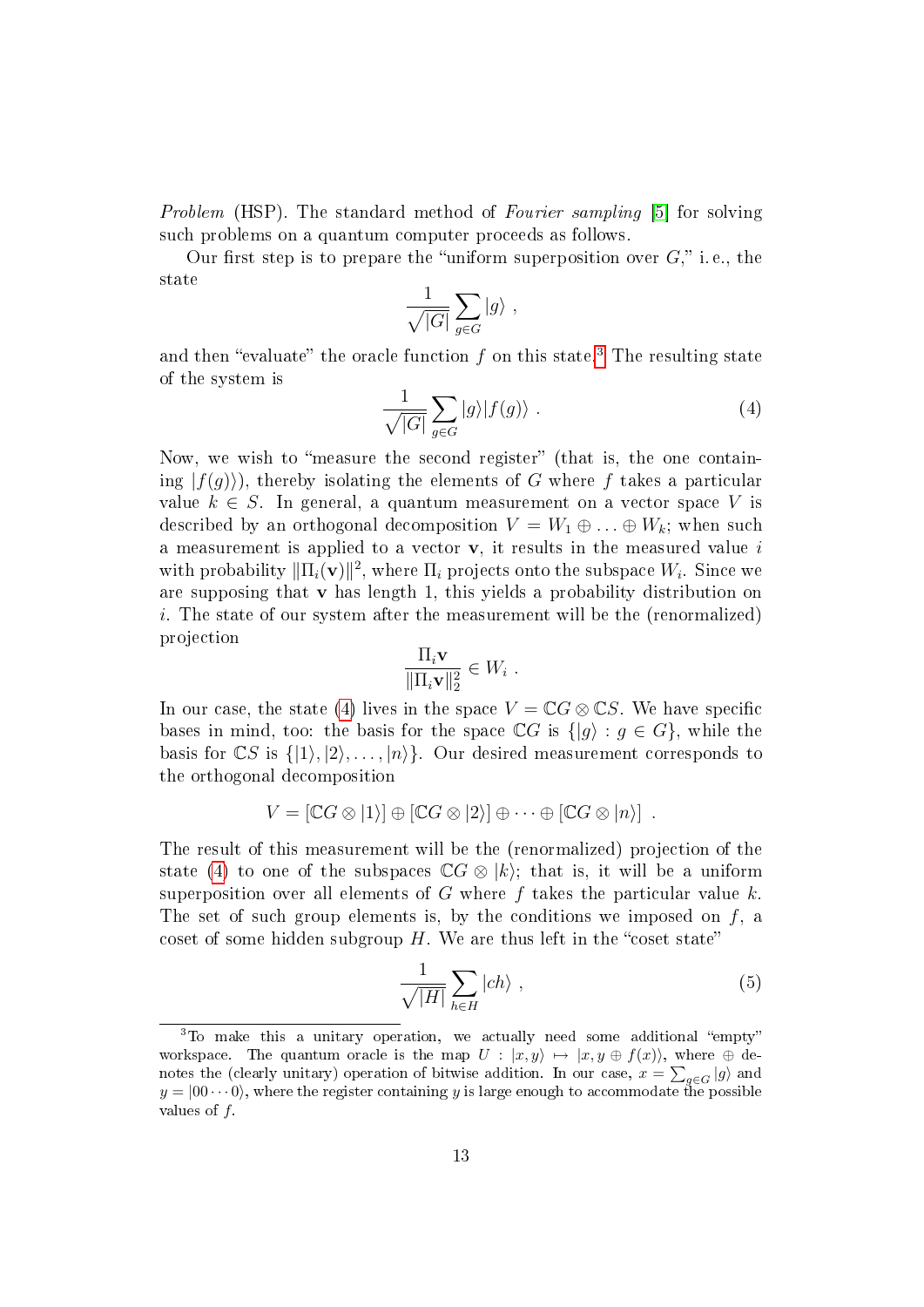where c is an unknown but, fortunately, random element of  $G$ . Next, we apply the Quantum Fourier Transform from Section [4.1.](#page-8-1) Let us first view the above state as the scaled characteristic function

$$
\psi(g) = \begin{cases} 1/\sqrt{|H|} & \text{if } g \in cH, \\ 0 & \text{otherwise.} \end{cases}
$$
(6)

Recall that the Fourier transform of this function, at an irreducible  $\rho \in \hat{G}$ , is a  $d_{\rho} \times d_{\rho}$  matrix denoted by  $\psi(\rho)$ . Thus, the Quantum Fourier Transform of the above state will be indexed by  $|\hat{G}|$ -many representations  $\rho$ , and  $d_{\rho}^2$ -many entries for each such  $\rho$ . Concretely, the new state is given by

$$
\sum_{\rho,i,j} \hat{\psi}(\rho)_{ij} |\rho,i,j\rangle . \tag{7}
$$

We think of this state as being indexed by three registers: the first register specifies the representation  $\rho$ , the second register specifies the "row" i, and the third register specifies the "column"  $j$ . Our task now is to perform some kind of measurement on the above state, and attempt to determine the hidden subgroup  $H$  based on this measurement. For instance, we may simply measure the first register - resulting in a particular representation  $\sigma$  with probability

$$
\sum_{i,j} \left| \hat{\psi}(\sigma)_{ij} \right|^2 = \left\| \hat{\psi}(\sigma) \right\|_2^2.
$$

This method is called weak Fourier sampling. Alternatively, we may apply strong Fourier sampling, which will completely measure all of the registers. The result of strong sampling is a matrix entry  $\hat{\psi}(\tau)_{kl}$ , occurring with probability  $|\hat{\psi}(\tau)_{kl}|^2$ . (Note that this measurement depends on the basis in which  $\sigma$  is expressed by our Fourier transform.)

In the coming sections, we will describe how one can efficiently reconstruct normal subgroups via the weak Fourier sampling method discussed above. As any subgroup of an abelian group is normal, this will allow us to completely solve the HSP on abelian groups. In particular, this will imply that the period finding and order finding applications discussed in Section [2](#page-1-0) have efficient solutions on a quantum computer.

Some progress has also been made in the arena of non-normal subgroups. For instance, Hallgren, Ip, and Van Dam [\[22\]](#page-23-2) constructed an efficient quantum algorithm for the hidden shifts of the quadratic character discussed in Section [2](#page-1-0) (their algorithm actually departs from the Fourier sampling framework above, directly using the oracle as "phase information"; the affine group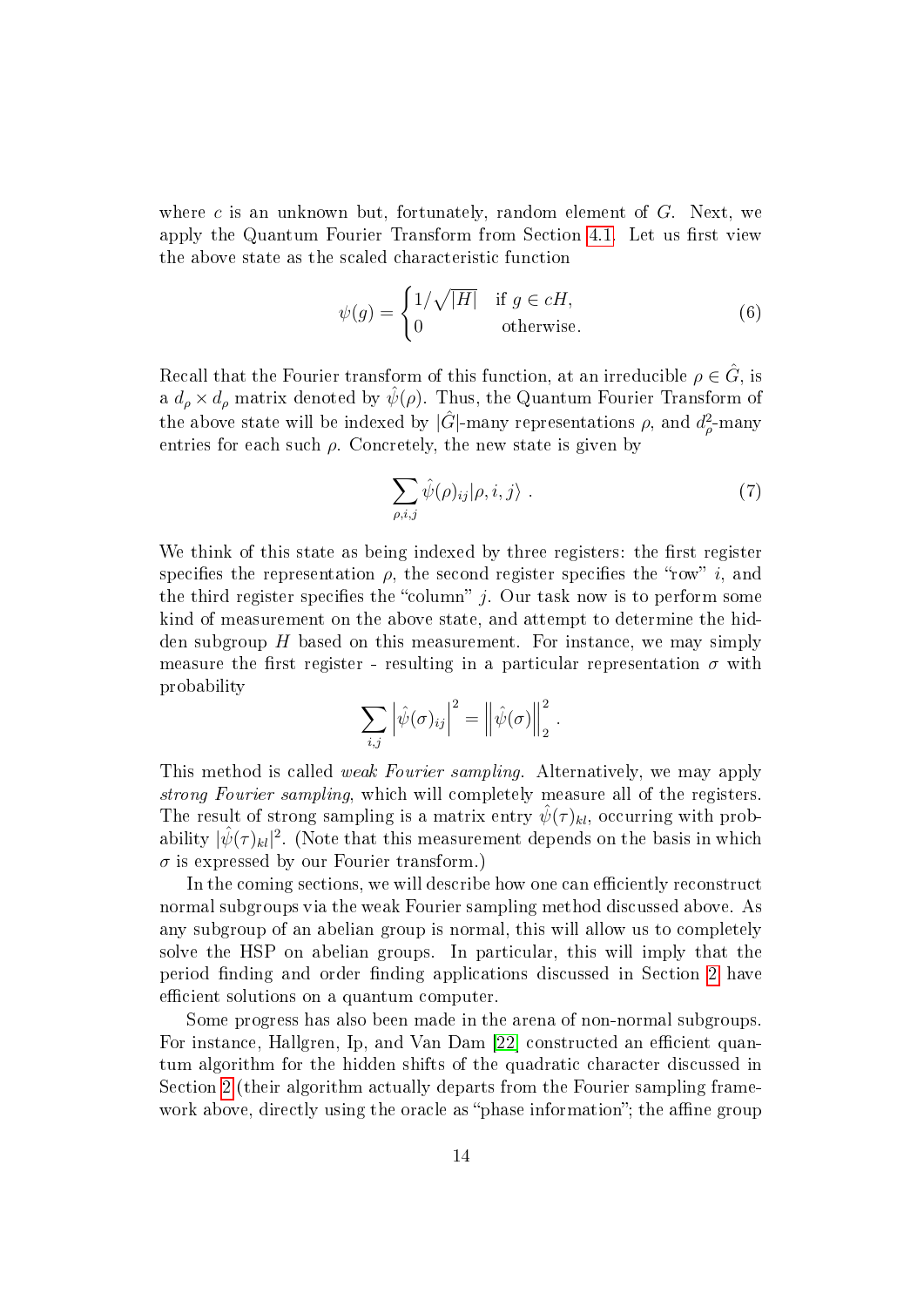formulation of the problem presented in Section [2](#page-1-0) was solved by strong sampling in  $[16]$ . Kuperberg  $[14]$  devised a "sieve" algorithm to solve the hidden subgroup problem in the dihedral groups  $D_n$  with subexponential running time  $2^{O(\sqrt{n})}$ . (We remark that no classical algorithm can have running time  $2^{o(n)}$ .) We will briefly discuss these algorithms in Section [5.2.2.](#page-18-0) Finally, in Section [5.3,](#page-20-0) we will discuss an approach developed by Bacon, Childs, and van Dam [\[3\]](#page-21-2) that has given rise to efficient algorithms for various semi-direct product groups, including the Heisenberg groups  $\mathbb{Z}_p \ltimes \mathbb{Z}_p^2$ .

Sadly, our final example of Graph Automorphism, where we seek to find certain hidden subgroups of the symmetric group  $S_n$ , still defies the community's attempts at devising efficient algorithms. In fact, several negative results have shown that solving the HSP using coset states in the symmetric groups (and some other group families) requires so-called multiregister Fourier sampling. This entails sampling several coset states  $\psi_1, \psi_2, \ldots, \psi_k$ and then performing some kind of (non-separable) measurement on the tensor product  $\psi_1 \otimes \psi_2 \otimes \cdots \otimes \psi_k$  of the k registers. In the case of the symmetric group, we must use at least  $\Omega(\log |G|)$  many samples [\[10,](#page-22-6) [18\]](#page-22-7). As we will later discuss, however, all is not lost even in this area. Indeed, even for some group families to which these negative results apply, there are quantum algorithms which perform better than any possible classical algorithm.

### <span id="page-14-0"></span>5 Algorithmic progress

#### 5.1 Reconstructing normal subgroups

In this section, we will show how to resolve the HSP efficiently in the case where the hidden subgroup is normal. The results of this section are due to Hallgren, Russell, and Ta-shma [\[11\]](#page-22-8). As every subgroup of an abelian group is normal, our discussion will include the HSP on abelian groups as a special case. Recall from Section [4.1](#page-8-1) that the Quantum Fourier Transform is the basis change operator that maps the group basis to the Fourier basis; that is, it rewrites a function  $\psi \in \mathbb{C}G$  (indexed by group elements) as another function  $\hat{\psi}$  (indexed by representations, rows, and columns). As discussed in Section [4.2,](#page-11-0) performing "weak Fourier sampling" on  $\psi$  will then measure a particular representation  $\rho \in \widehat{G}$ , while ignoring the rows and the columns. The probability of observing  $\rho$  is equal to the norm  $\|\hat{\psi}(\rho)\|^2$  of the Fourier transform of  $\psi$  at  $\rho$ .

We first let  $\psi$  be the "coset state" [\(5\)](#page-12-2) from Section [4.2;](#page-11-0) it's easy to show that our analysis will not depend on the value of  $c$ , and so we assume that  $c=1$ . Then  $\psi$  takes the value  $1/\sqrt{|H|}$  on the hidden subgroup H of G,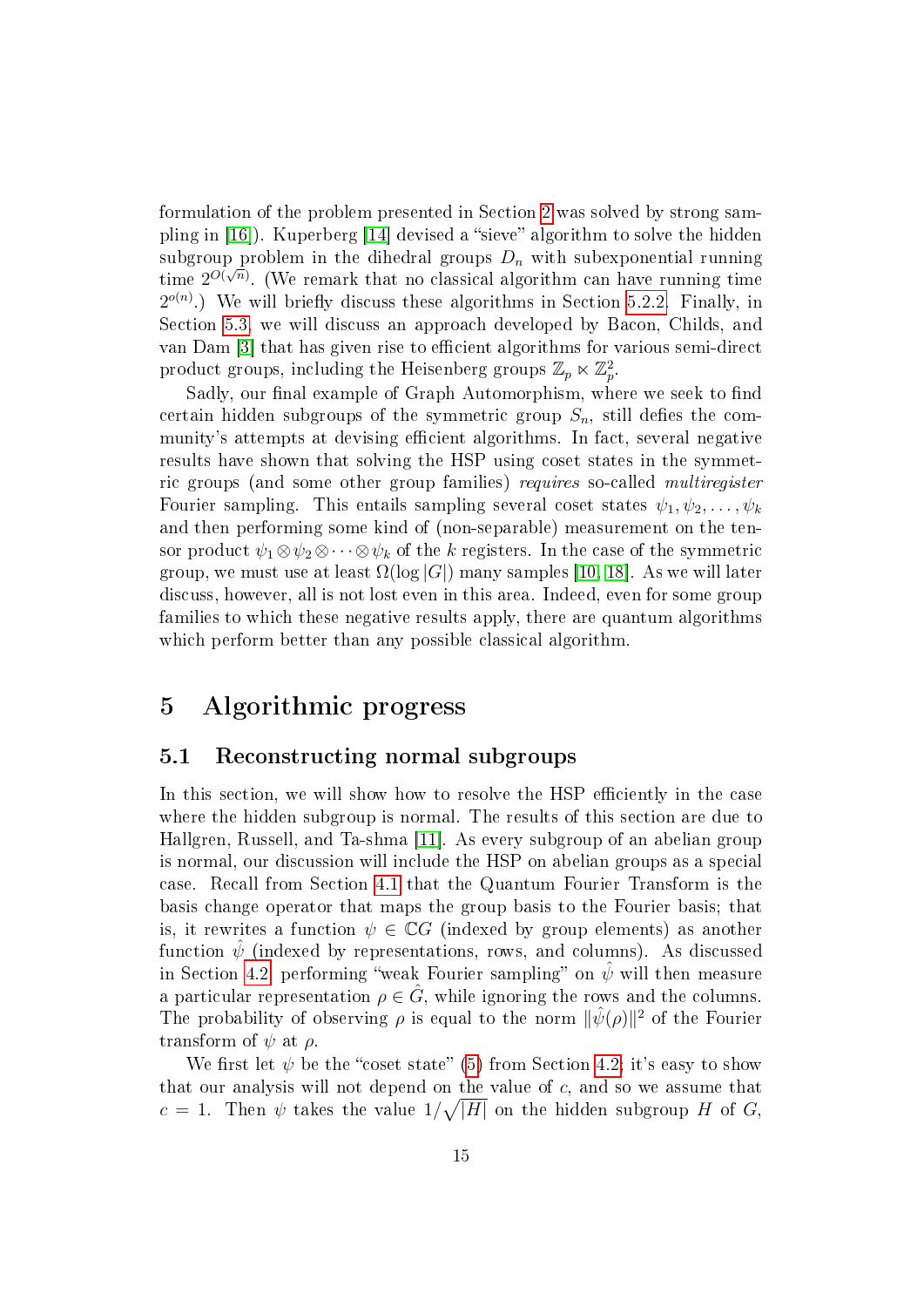and is zero elsewhere. The Fourier transform of  $\psi$  at an irreducible  $\rho$  is then given by

$$
\hat{\psi}(\rho) = \sqrt{\frac{d_{\rho}}{|G|}} \sum_{h \in G} \psi(h)\rho(h) = \sqrt{\frac{d_{\rho}|H|}{|G|}} \Pi_{H}^{\rho}
$$

where  $\Pi_H^{\rho} \triangleq |H|^{-1} \sum_{h \in H} \rho(h)$ . It's easy to check that  $(\Pi_H^{\rho})^2 = \Pi_H^{\rho}$ , i.e.,  $\Pi_H^{\rho}$ H is a projection operator. The probability of measuring a particular  $\rho$  using weak sampling is then

<span id="page-15-2"></span>
$$
P_H(\rho) \triangleq \left\| \hat{\psi}(\rho) \right\|^2 = \frac{d_{\rho}|H|}{|G|} \mathbf{rk} \Pi_H^{\rho} . \tag{8}
$$

This distribution takes a particularly nice form when  $H$  is a normal subgroup. Let  $H^{\perp}$  denote the set of representations from  $\hat{G}$  whose kernel contains H. The representations in  $H^{\perp}$  (that is, representations which are trivial on H) are precisely the same as the representations of the quotient group  $G/H$ .

<span id="page-15-0"></span>**Lemma 1.** Let H be a normal subgroup of G. If  $\rho$  is an element of  $H^{\perp}$ , then the probability of observing  $\rho$  is equal to  $d_{\rho}^2|H|/|G|$ ; otherwise, the probability of observing ρ is zero.

*Proof.* If  $\rho \in H^{\perp}$ , then for every  $h \in H$ ,  $\rho(h)$  is the identity operator. Since  $\Pi_{H}^{\rho}$  is simply the average of these, it is also equal to the identity operator, and thus has full rank. Hence

$$
P_H(\rho) = \frac{d_{\rho} \mathbf{rk} \, \Pi_H^{\rho} |H|}{|G|} = \frac{d_{\rho}^2 |H|}{|G|} \; .
$$

Now, if we add up the contributions to  $P_H$  from the representations in  $H^{\perp}$ , we have

$$
\sum_{\rho \in H^{\perp}} P_H(\rho) = \sum_{\rho \in H^{\perp}} \frac{d_{\rho}^2 |H|}{|G|} = \frac{|H|}{|G|} \cdot \sum_{\rho \in \widehat{G/H}} d_{\rho}^2 = \frac{|H|}{|G|} \cdot |G/H| = 1.
$$

Hence the representations outside  $H^{\perp}$  must contribute zero probability.  $\Box$ 

We now show that one can reconstruct a normal subgroup  $H$  of an arbitrary finite group  $G$  in polynomial time, simply by sampling from the distribution  $P_H$ . Once enough samples have been produced, we then reconstruct the subgroup by intersecting the kernels of our sampled representations.

<span id="page-15-1"></span>**Theorem 1.** Let H be a normal subgroup of G. Let  $\sigma_1, \ldots, \sigma_s$  be independent random variables sampled from the distribution  $P_H$ , with  $s = c \log |G|$ . Then

$$
Pr\left[H \neq \bigcap_{i} \ker \sigma_{i}\right] \leq e^{-\frac{(c-2)^{2}}{2c}\log|G|}.
$$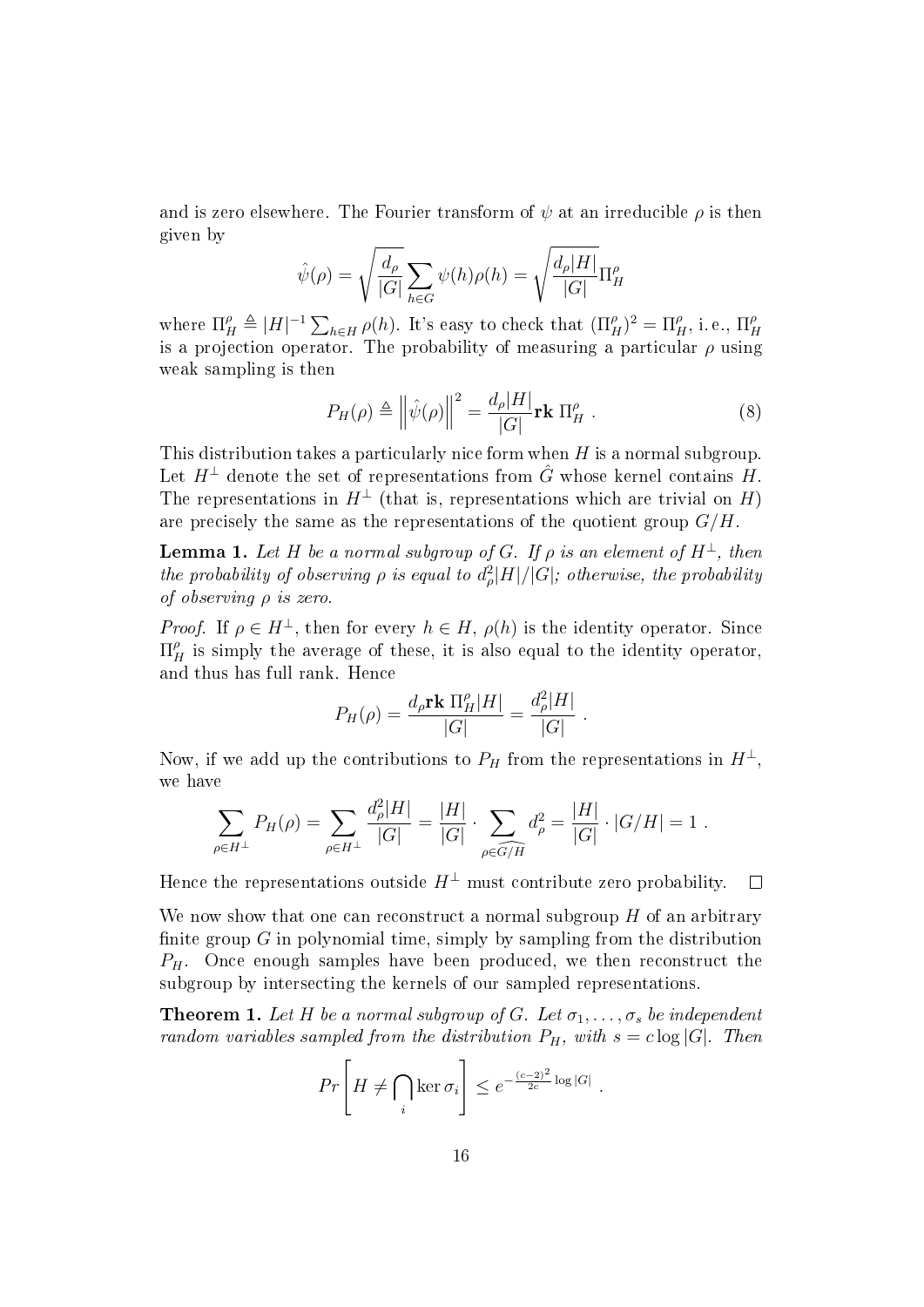*Proof.* Let  $N_0 = G$ , and let  $N_i = \bigcap_{j=1}^i \ker \sigma_j$  be the intersection of the kernels sampled thus far. As they are intersections of normal subgroups, each  $N_i$  is normal in G. By Lemma [1,](#page-15-0) we cannot observe any representations except those whose kernel contains  $H,$  and thus  $H \subset \ker \sigma_i$  for every  $i.$  Hence

$$
H \subseteq N_s \subseteq N_{s-1} \subseteq \cdots \subseteq N_0 = G .
$$

Our theorem rests on the fact that, with each new sample, we will make progress along the above chain with probability at least  $1/2$ ; reaching H will thus take roughly  $\log|G|$  many steps. We thus claim that if  $N_i \neq H$ , then  $\Pr_{\sigma_{i+1} \in P_H}[N_{i+1} = N_i] \leq 1/2$  $\Pr_{\sigma_{i+1} \in P_H}[N_{i+1} = N_i] \leq 1/2$  $\Pr_{\sigma_{i+1} \in P_H}[N_{i+1} = N_i] \leq 1/2$ . Indeed, by making use of Lemma 1 again, we see that

$$
\Pr[N_{i+1} = N_i] = \Pr[N_i \subseteq \ker \sigma] = \sum_{\rho \in N_i^{\perp}} d_{\rho}^2 \frac{|H|}{|G|}
$$

$$
= |G/N_1| \cdot \frac{|H|}{|G|} = \frac{|H|}{|N_i|} \le 1/2.
$$

To complete the proof, we will need to apply a Chernoff bound. Let  $X_i$ be indicator random variables defined by  $X_i = 1$  if  $N_i = H$  or  $N_i \neq N_{i-1}$ and zero otherwise. While the  $X_i$  are not necessarily independent, our claim above showed that  $Pr[X_i = 0 | \sigma_1, \ldots, \sigma_{i-1}] \leq 1/2$ . We can thus define new independent random variables  $Y_i$  satisfying  $\Pr[Y_i = 0] = 1/2$  and  $\sum Y_i \leq$  $\sum X_i$ . By the Chernoff bound given in [\[11\]](#page-22-8),  $\Pr[\sum_i Y_i \le (s-a)/2] < e^{-a^2/2s}$ . This implies that

$$
\Pr\left[\sum_i X_i \le c \log |G|\right] < e^{-(c-2)^2 \log |G|/2c} \, .
$$

Thus  $\sum_i X_i \geq \log |G|$  with overwhelming probability; but in this case,  $N_i \subsetneq$  $N_{i-1}$  for every i, and hence  $N_s = H$ .

We remark that the problem of reconstructing a normal subgroup by computing an intersection of representation kernels may, for general groups, be a very difficult problem. However, with the aid of a classical machine we can easily perform this task on abelian groups. By the structure theorem for finite abelian groups, we need only discuss the cyclic groups  $G = \mathbb{Z}_n$ . Now, suppose  $\alpha \in \mathbb{Z}_n$  is a generator for the hidden subgroup in question, and that  $\chi_{g_1}, \chi_{g_2}, \ldots, \chi_{g_s}$  are the sampled representations (that is, characters) of  $\mathbb{Z}_n$ . By Theorem [1](#page-15-1) above, we know that

$$
\bigcap_i \ker \chi_{g_i} = \langle \alpha \rangle \ .
$$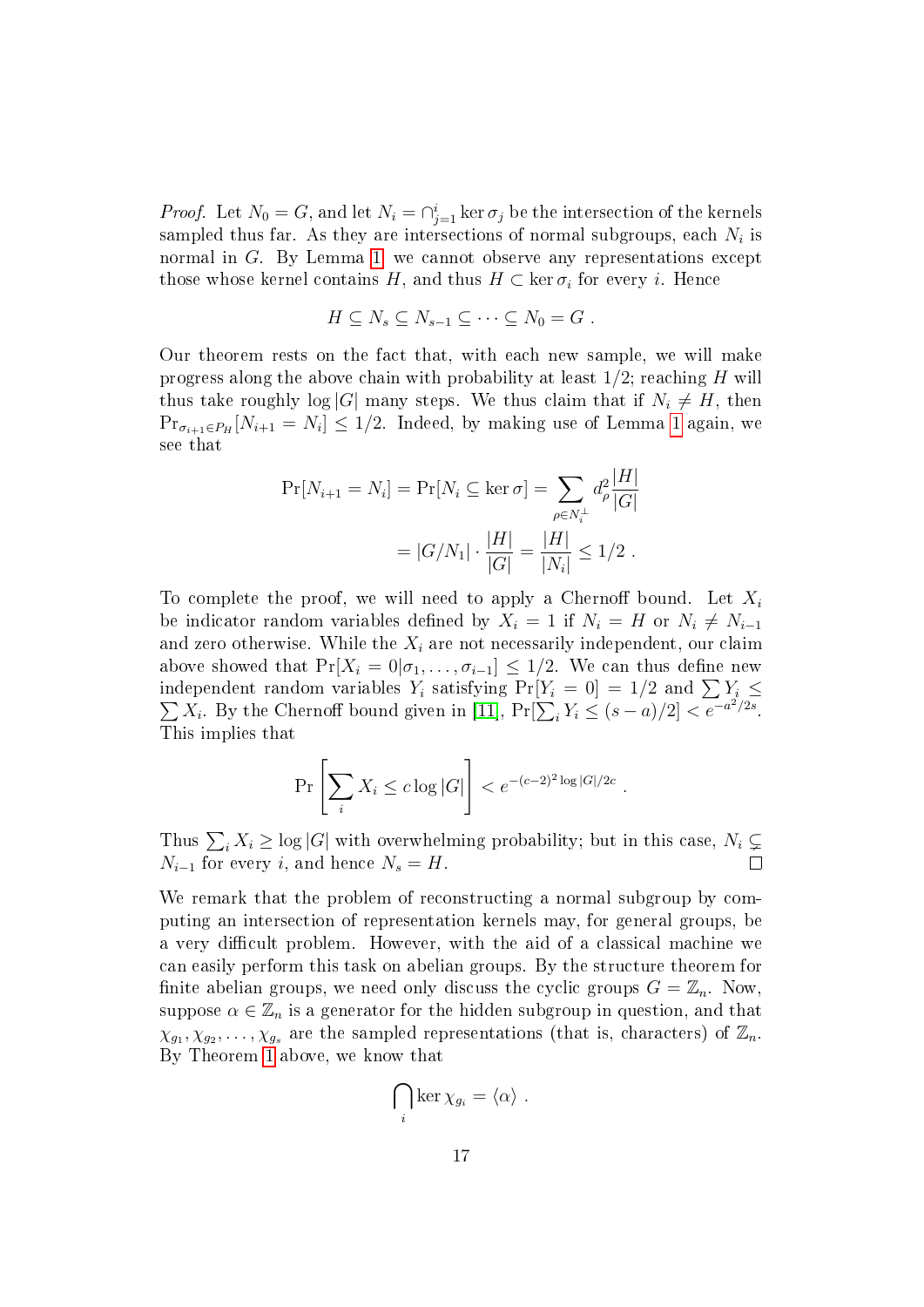We claim that the left hand side is simply ker  $\chi_g$  where  $g = \gcd(g_1, g_2, \ldots, g_s)$ . If  $x \in \bigcap_i \ker \chi_{g_i}$ , then

$$
\chi_{g_i}(x) = e^{\frac{2\pi i g_i x}{n}} = 1 ,
$$

and hence  $g_i x \equiv 0 \mod n$ , for every i. By taking linear combinations, we have  $gx \equiv 0 \mod n$ , and thus  $x \in \ker \chi_q$ . On the other hand, if x satisfies  $gx \equiv 0 \mod n$ , then certainly  $g_i x \equiv 0 \mod n$  for every i, since the  $g_i$  are integer multiples of g. We have thus shown that  $\langle \alpha \rangle = \ker \chi_g$ . Along with Theorem [1,](#page-15-1) this proves that we can reconstruct hidden subgroups of cyclic groups efficiently by weak Fourier sampling a sufficient number of characters. and then computing their gcd using a classical machine.

### 5.2 Sieve Algorithms

#### 5.2.1 Weak Sampling Fails

As we have shown, weak Fourier sampling (that is, measuring the representation name only) allows for the reconstruction of normal subgroups and, in particular, arbitrary subgroups of abelian groups. For some groups, however, this method cannot solve the HSP efficiently [\[11\]](#page-22-8). The following proposition, due to Alagic, Moore and Russell [\[1\]](#page-21-3) shows that certain subgroups of product groups are indistinguishable using weak Fourier sampling alone. This is an example of a family of groups where *strong Fourier sampling* (that is, measuring the rows and columns in addition to the representation name) is necessary for resolving the HSP.

**Proposition 1.** Let G be a group with an involution  $\mu \notin Z(G)$ , and let  $H = \{1, m\} \leq G^n$  where m is chosen uniformly at random from the conjugacy class  $[(\mu, \ldots, \mu)]$ . Then the total variation distance between the weak Fourier sampling distributions [\(8\)](#page-15-2) for the subgroups H and  $\{1\}$  is at most  $2^{-n/2}$ .

*Proof.* We upper bound the total variation distance between the distributions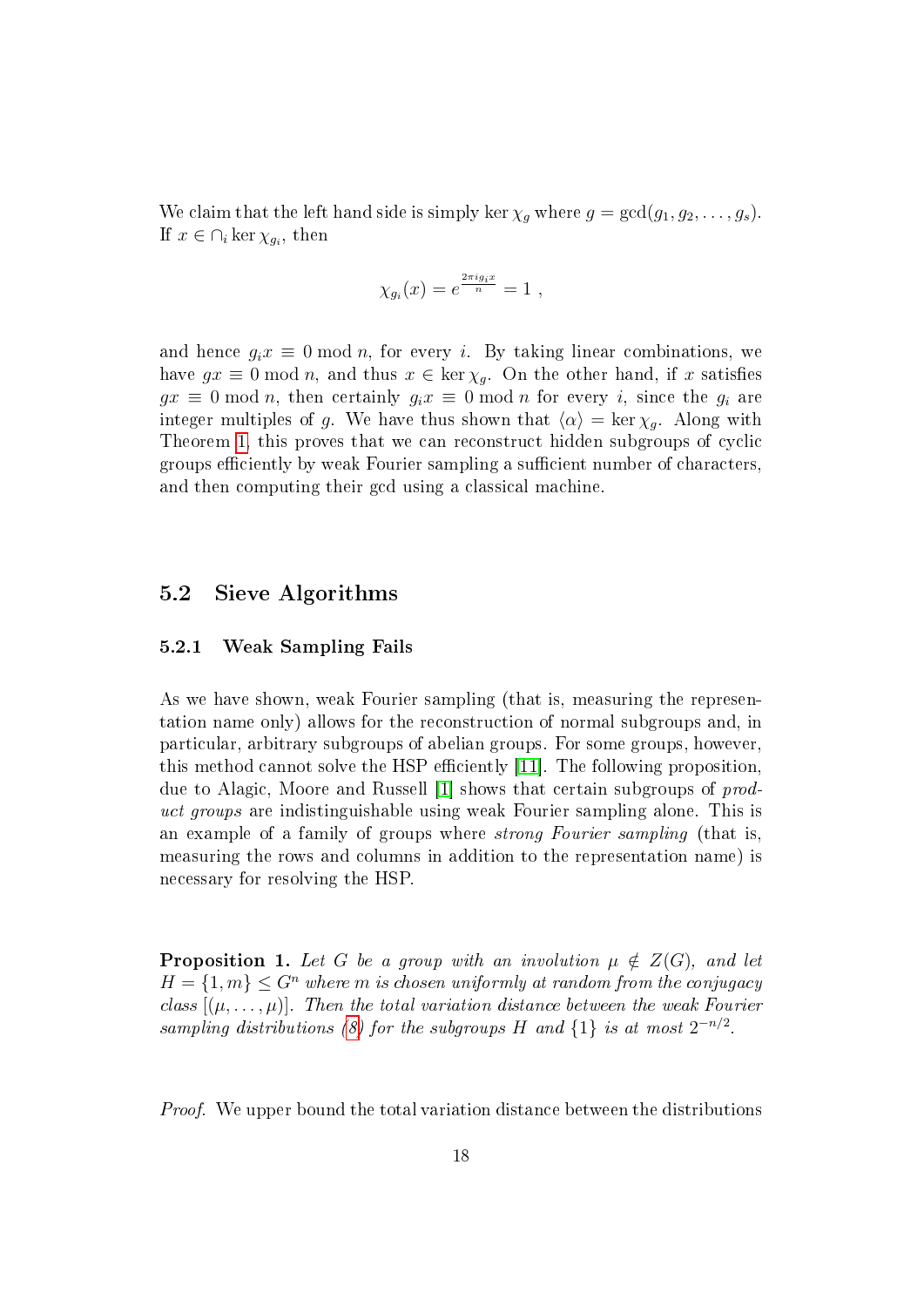in question:

$$
||P_{\{1\}} - P_H||_1 = \sum_{\rho \in \widehat{G}^n} \left| \frac{d_{\rho}}{|G|^n} \mathbf{rk} \Pi_{\{1\}}^{\rho} - \frac{2d_{\rho}}{|G|^n} \mathbf{rk} \Pi_H^{\rho} \right|
$$
  
\n
$$
= \sum_{\rho \in \widehat{G}^n} \left| \frac{d_{\rho}}{|G|^n} \mathbf{rk} \Pi_{\{1\}}^{\rho} - \frac{2d_{\rho}}{|G|^n} \mathbf{tr} \left[ \frac{\mathbb{1}_{\rho} + \rho(m)}{2} \right] \right|
$$
  
\n
$$
= \frac{1}{|G|^n} \sum_{\rho \in \widehat{G}^n} \left| d_{\rho}^2 - d_{\rho}^2 \left( 1 + \frac{\chi_{\rho}(m)}{d_{\rho}} \right) \right|
$$
  
\n
$$
= \frac{1}{|G|^n} \sum_{\rho \in \widehat{G}^n} |d_{\rho} \cdot \chi_{\rho}(m)| .
$$

Viewing the last line as an inner product, we apply Cauchy-Schwarz to get

$$
||P_{\{1\}} - P_H||_1 \leq \frac{1}{|G|^n} \left(\sum_{\rho} d_{\rho}^2\right)^{1/2} \left(\sum_{\rho} \chi_{\rho}(m) \chi_{\rho}^*(m)\right)^{1/2}
$$
  

$$
= \frac{1}{|G|^{n/2}} \left(\sum_{\rho \in \widehat{G}^n} \chi_{\rho}(m) \chi_{\rho}^*(m)\right)^{1/2}
$$
  

$$
= \frac{1}{|G|^{n/2}} \left(\sum_{\rho \in \widehat{G}} \chi_{\rho}(\mu) \chi_{\rho}^*(\mu)\right)^{n/2}.
$$

Here we have used the fact that the character of an irreducible  $G<sup>n</sup>$ -representation is an *n*-fold product of characters of irreducible  $G$ representations. The term  $\sum_{\rho} \chi_{\rho}(\mu) \chi_{\rho}^*(\mu)$  is in fact the character of the so-called *conjugation representation* of  $G$ ; this is the representation defined on  $\mathbb{C}G$  by linearly extending the rule  $g \cdot x \mapsto gxg^{-1}$ . The character of this representation, evaluated at  $\mu$ , is exactly the number of fixed points of the conjugation action of  $\mu$  on G, i.e., the size of the centralizer  $C_{\mu}$ . As  $\mu$  is not in the center,  $C_{\mu}$  is a proper subgroup, and hence  $\chi_C(\mu) \leq |G|/2$ , which completes the proof.

 $\Box$ 

#### <span id="page-18-0"></span>5.2.2 Sieve Algorithm Sketch

Recent negative results have shown that even strong Fourier sampling is insufficient to efficiently resolve the HSP on certain highly nonabelian groups. For instance, Hallgren, Moore, Rötteler, Russell and Sen [\[10\]](#page-22-6) showed that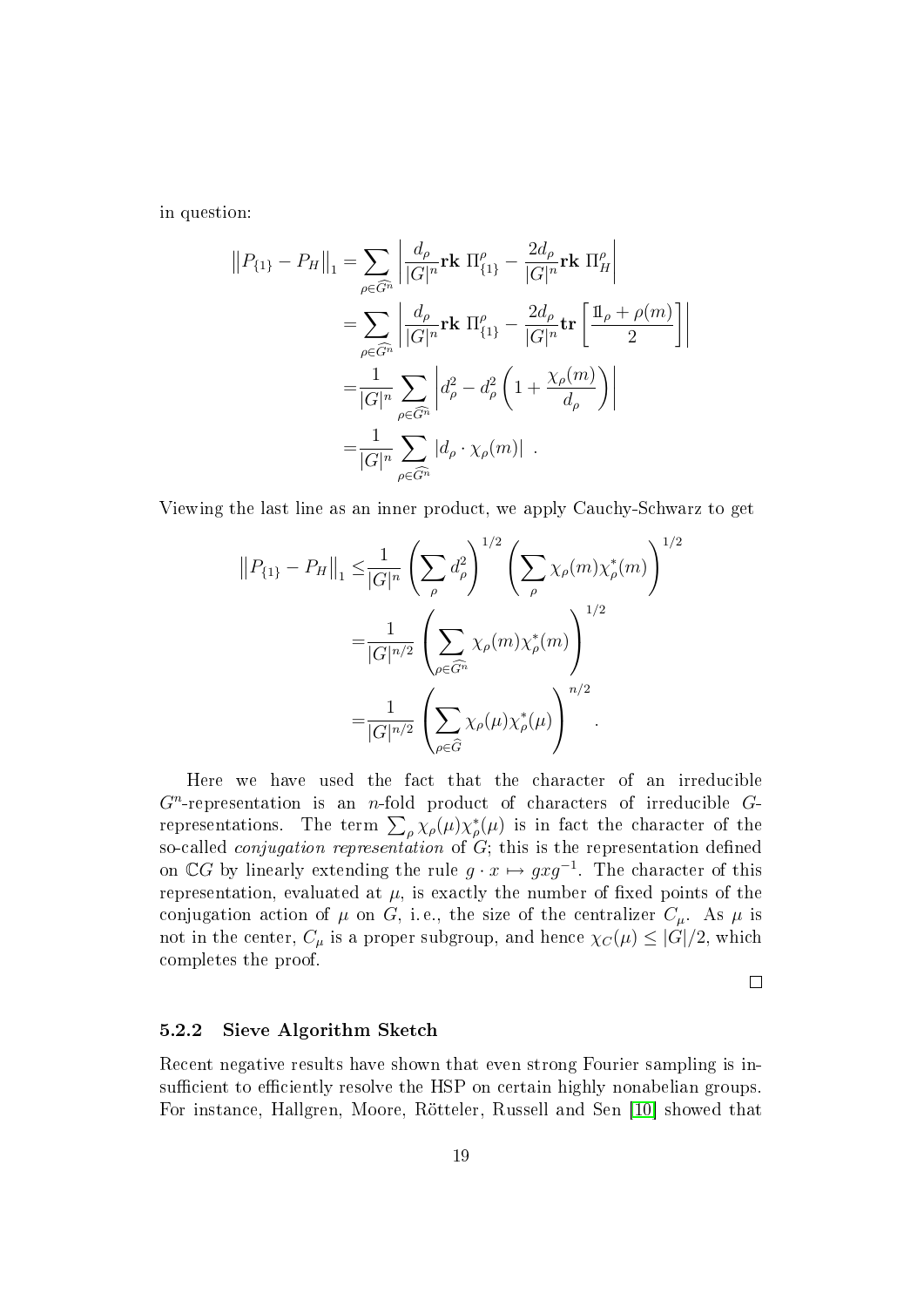multiregister Fourier sampling over  $\Omega(\log|G|)$  registers is required to efficiently distinguish subgroups of certain families of groups; these families include the symmetric groups (presumably critical for the Graph Isomorphism application discussed in Section [2.3\)](#page-4-0), and the nonabelian direct product groups. Despite this, we can still do provably better than classically for certain groups to which these negative results apply. Indeed, using a representation sieve idea pioneered by Kuperberg [\[14\]](#page-22-5) for the HSP on dihedral groups, a subexponential-time sieve algorithm of Alagic, Moore and Russell [\[2\]](#page-21-4) resolves the HSP on direct product groups. These are groups of the form  $G = K^n$  where K is nonabelian and of constant size. We now discuss, in brief, the central idea behind algorithms based on Kuperberg's representation sieve.

Recall that the result of weak Fourier sampling is essentially a "state" vector" lying in an irreducible representation of our group  $G$ . Now, if we perform weak sampling twice, we will have two state vectors lying in irreducibles which we will label  $\rho$  and  $\sigma$ . The representations  $\rho$  and  $\sigma$  naturally define another representation  $\rho \otimes \sigma$  on the tensor product  $V_{\rho} \otimes V_{\sigma}$  of their respective spaces. This is done by the "diagonal action":

$$
[\rho \otimes \sigma](g) \triangleq \rho(g) \otimes \sigma(g) .
$$

In general, this new representation is not irreducible; it does, however, have an irreducible decomposition

$$
\rho\otimes\sigma\cong\bigoplus_j\tau_j\ .
$$

The essential ingredient of the aforementioned sieve algorithms is this: given state vectors in  $\rho$  and  $\sigma$ , we can use a modified form of weak sampling to produce a state vector in one of the constituents  $\tau_i$  of  $\rho \otimes \sigma$ . Moreover, our knowledge of the representation theory of the underlying group gives us a nice picture of which  $\tau_i$  our new state vector may lie in; for instance, if the hidden subgroup is actually trivial, then the resultant state will lie in  $\tau_j$  with probability  $d_{\tau_j}/d_{\rho\otimes\sigma} = d_{\tau_j}/(d_{\rho}d_{\sigma})$ . A sieve algorithm may thus proceed as follows:

- 1. use weak Fourier sampling to generate a large (but still subexponential) collection of states, each lying in some irreducible representation;
- 2. cleverly pair up the states generated above, and sample new states from the tensor products of these pairs, now lying in representations of smaller dimension (on average);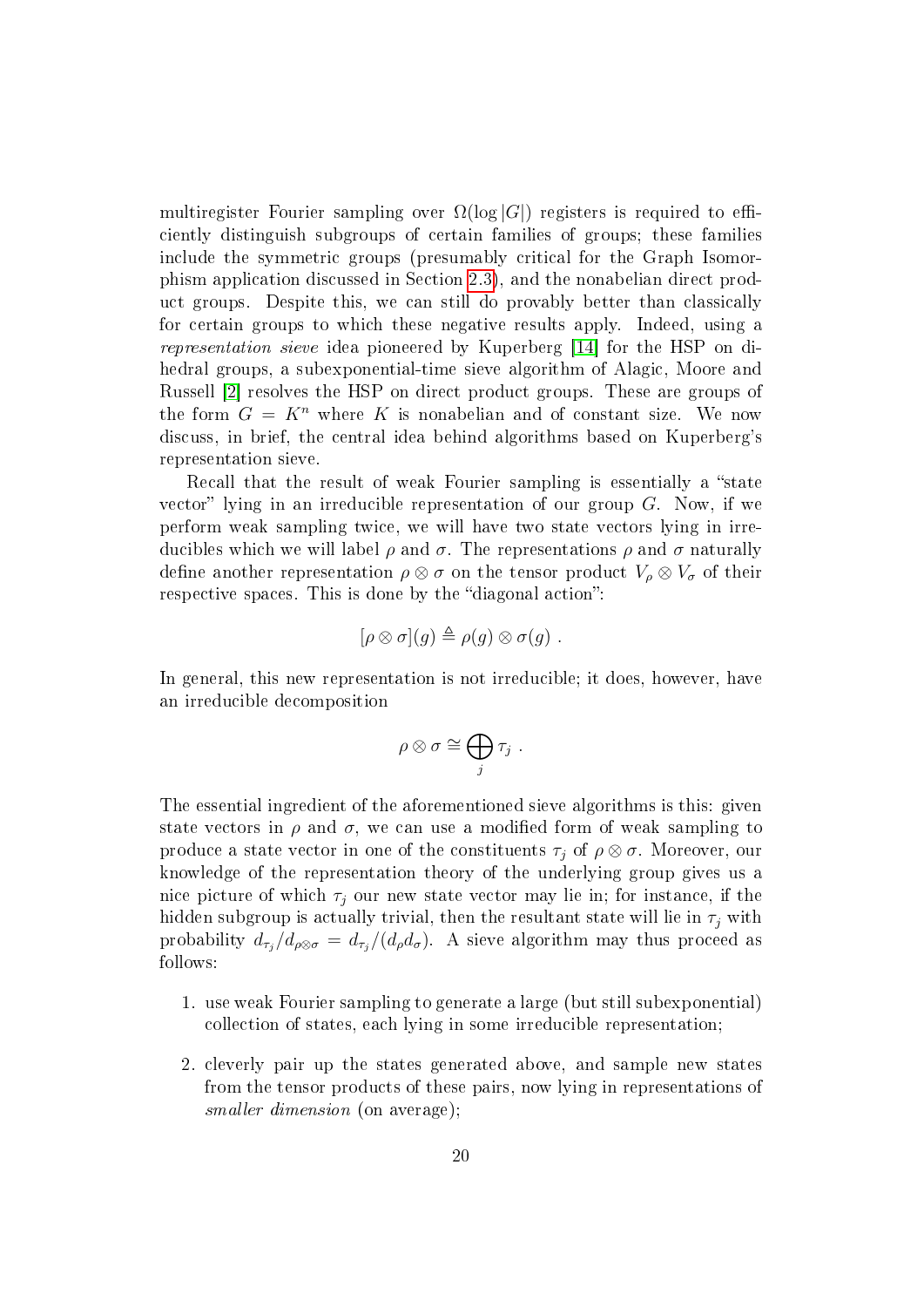3. repeat (2) until you generate states lying in one-dimensional representations.

Once we have generated sufficiently many states in one-dimensional representations, we can then reconstruct the hidden subgroup; this is roughly analogous to the abelian case, where all irreducibles are one-dimensional. We remark that the repeated applications of step (2) constitute a (rather complicated) multiregister measurement over all of the registers containing the coset states initially sampled in step (1).

### <span id="page-20-0"></span>5.3 The pretty-good measurement

Recall from the discussion preceding Equation [\(5\)](#page-12-2) that typical approaches to the hidden subgroup problem involve production of coset states of the form

$$
\frac{1}{\sqrt{|H|}}\sum_{h\in H} |ch\rangle\ ,
$$

where c is an independently chosen element in  $G$ . This "state" is really a classical probability distribution over the sorts of quantum states we have described in the article thus far. Such objects arise anytime a measurement takes place, and are called mixed states. (The quantum states we have discussed previously, unit length vectors, are the special case with a trivial probability distribution and are called *pure states* when it is useful to emphasize the distinction.)

It turns out that there are group/subgroup combinations where this state contains very little information about  $H$  [\[18\]](#page-22-7). On the other hand, it is known that polynomially many (in  $log |G|$ ) of these states do, at least in principle. completely determine the subgroup  $H$  [\[9\]](#page-22-9). The problem, from a quantum computational perspective, is to discover an efficient means of extracting this information from the mixed state.

The problem of "identifying" a given state from a known list of possibilities has a long history in quantum mechanics, though most previous work was less concerned with computational efficiency than it was with the informationtheoretic aspects of the problem: that is, whether or not measurements even existed to tease apart various families of states.

A remarkable discovery of Bacon, Childs, and van Dam [\[3\]](#page-21-2) is that a *generic* measurement, the "pretty-good measurement," that one can define for any fixed family of mixed states can actually be efficiently implemented in some cases of interest for the hidden subgroup problem. Furthermore, they show that these measurements are powerful enough to distinguish the subgroups, giving rise to efficient solutions to the hidden subgroup problem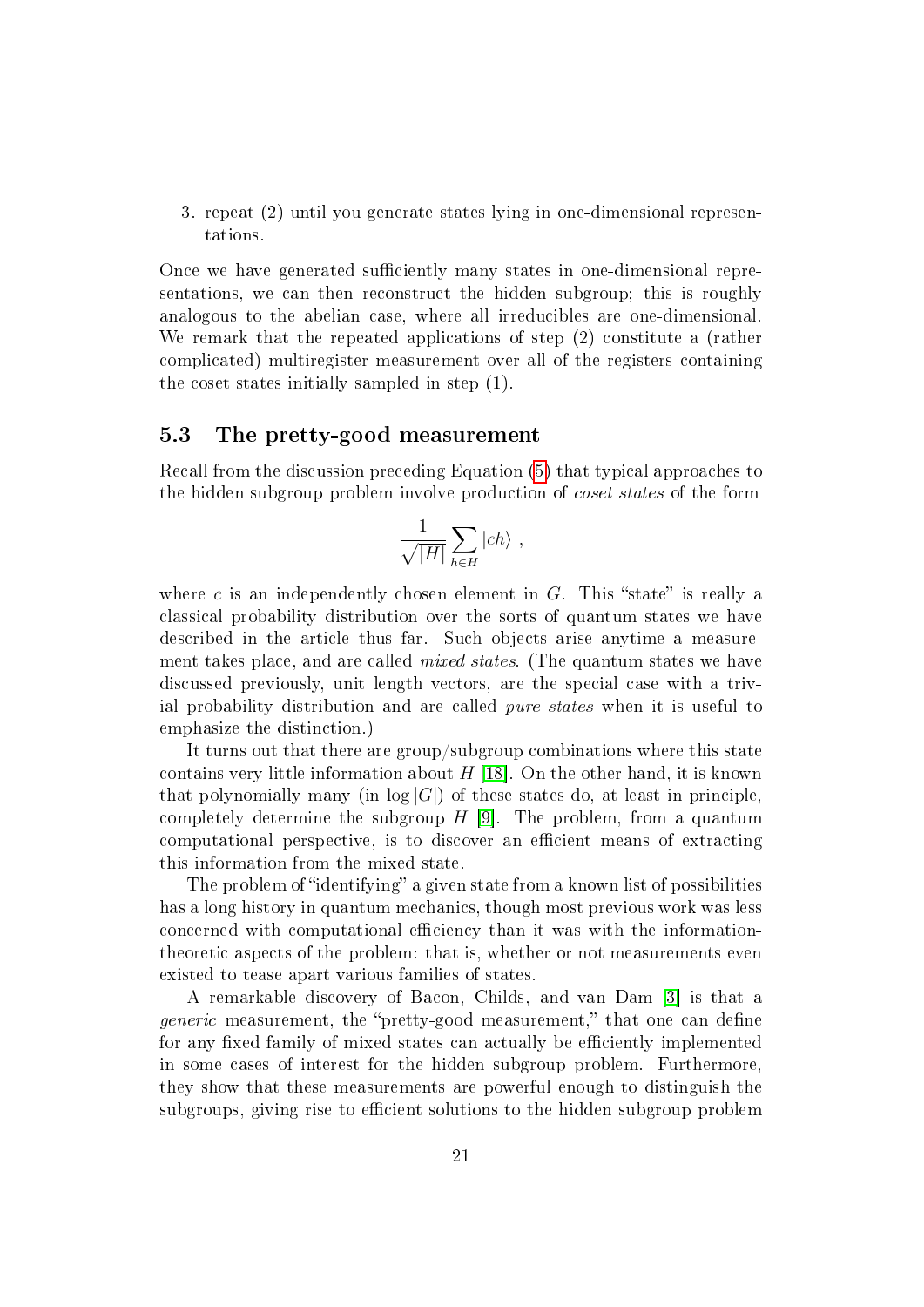for specially structured groups. (It was later shown that with sufficiently many copies of the mixed state above, the pretty good measurement is always a rich enough measurement to distinguish hidden subgroups [\[12\]](#page-22-10).)

# 6 Conclusion

The hidden subgroup problem (and the symmetry finding problem, in general) unite quantum computation, a handful of classical computational problems, and aspects of the representation theory of finite groups. We indicated, in Section [5,](#page-14-0) the principal algorithmic techniques that have been developed for attacking this problem in general: Fourier sampling, sieve methods, and implementation of the pretty good measurement. In all of these cases, the essential insight on which the algorithm depends illuminates the connection between coset states and the algebraic structure of the group's representation theory. Despite this progress, the guiding problem in the area of nonabelian hidden subgroup problems—Graph Isomorphism—appears to be quite immune to known techniques [\[17,](#page-22-11) [19\]](#page-23-3). Happily, the area has seen rapid development in the last 5 years on the algorithmic, information-theoretic, and representation-theoretic fronts; we can be sure that the area and its hallmark problem have more secrets to uncover.

# References

- <span id="page-21-3"></span>[1] Gorjan Alagic, Cristopher Moore, and Alexander Russell. Strong Fourier sampling fails over  $G^n$ . Technical Report quant-ph/0511054, arXiv.org e-Print archive, 2005.
- <span id="page-21-4"></span>[2] Gorjan Alagic, Cristopher Moore, and Alexander Russell. Quantum algorithms for Simon's problem over general groups. In Nikhil Bansal, Kirk Pruhs, and Clifford Stein, editors, *Proc. of SODA 2007*, pages  $1217-1224$ . SIAM. 2007.
- <span id="page-21-2"></span>[3] Dave Bacon, Andrew M. Childs, and Wim van Dam. From optimal measurement to efficient quantum algorithms for the hidden subgroup problem over semidirect product groups. In Proc. of FOCS 2005 [\[13\]](#page-22-12), pages  $469-478$ .
- <span id="page-21-1"></span>[4] Robert Beals. Quantum computation of fourier transforms over symmetric groups. In *Proc. of STOC '97*, pages  $48-53$ , New York, NY, USA, 1997. ACM Press.
- <span id="page-21-0"></span>[5] Ethan Bernstein and Umesh V. Vazirani. Quantum complexity theory. SIAM J. Comput.,  $26(5):1411-1473$ , 1997.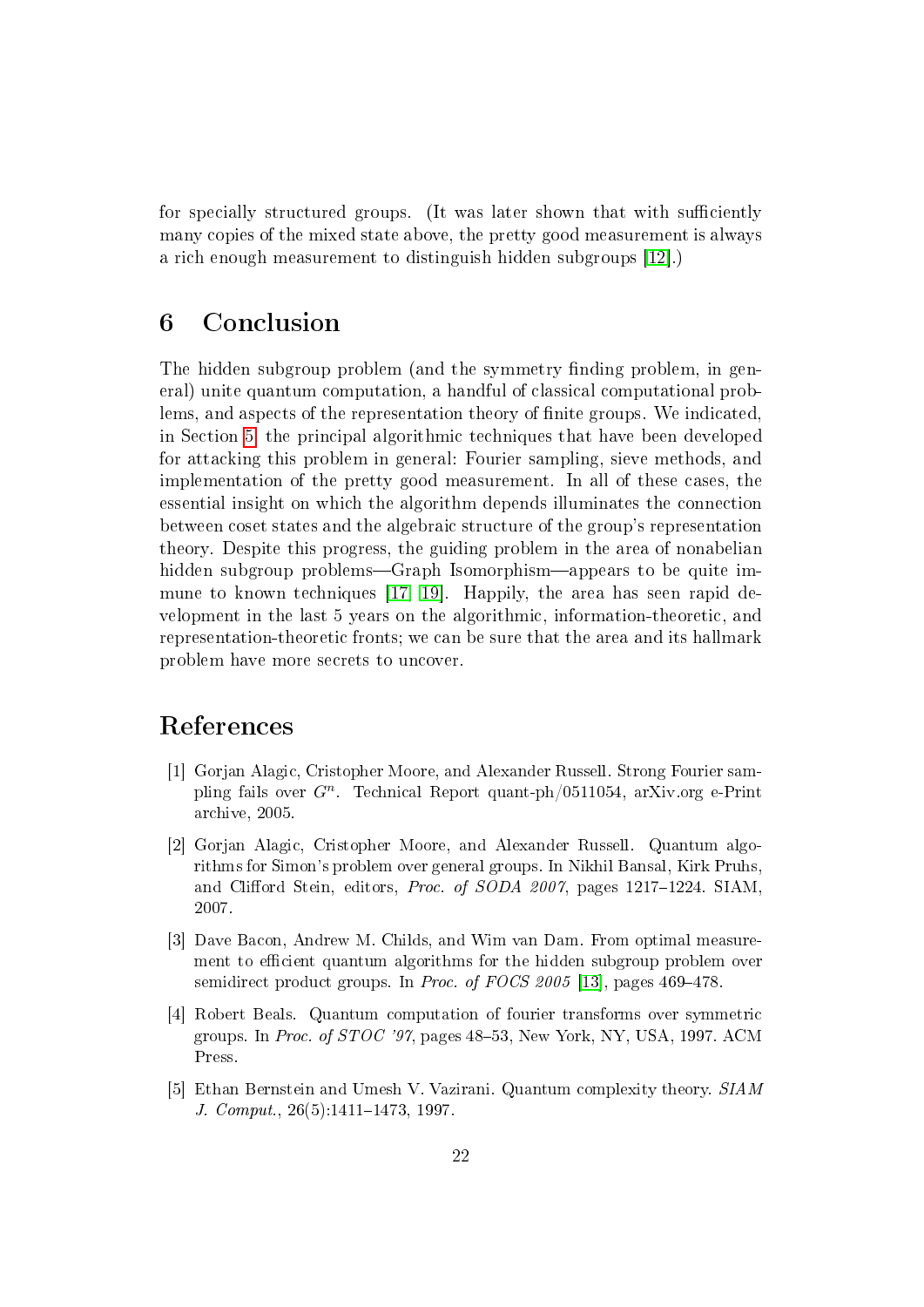- <span id="page-22-0"></span>[6] Andrew Childs, Leonard Schulman, and Umesh Vazirani. Quantum algorithms for hidden nonlinear structures. Technical Report quant-ph/0705.2784, arXiv.org e-Print archive, 2007.
- <span id="page-22-1"></span>[7] Thomas Decker, Jan Draisma, and Pawel Wocjan. Quantum algorithm for identifying hidden polynomial function graphs. Technical Report quantph/0706.1219, arXiv.org e-Print archive, 2007.
- <span id="page-22-2"></span>[8] David Dummit and Richard Foote. Abstract Algebra. John Wiley & Sons, Hoboken, NJ, third edition, 2004.
- <span id="page-22-9"></span>[9] Mark Ettinger, Peter Høyer, and Emanuel Knill. The quantum query complexity of the hidden subgroup problem is polynomial. Inf. Process. Lett., 91(1):4348, 2004.
- <span id="page-22-6"></span>[10] Sean Hallgren, Cristopher Moore, Martin Rötteler, Alexander Russell, and Pranab Sen. Limitations of quantum coset states for graph isomorphism. In Jon M. Kleinberg, editor, Proc. of STOC 2006, pages 604-617. ACM, 2006.
- <span id="page-22-8"></span>[11] Sean Hallgren, Alexander Russell, and Amnon Ta-Shma. Normal subgroup reconstruction and quantum computation using group representations. In Proc. of STOC 2000, pages 627–635. ACM, 2000.
- <span id="page-22-10"></span>[12] Masahito Hayashi, Akinori Kawachi, and Hirotada Kobayashi. Quantum measurements for hidden subgroup problems with optimal sample complexity. Technical Report quant-ph/0604174, arXiv.org e-Print archive, 2006.
- <span id="page-22-12"></span>[13] IEEE. 46th Annual IEEE Symposium on Foundations of Computer Science (FOCS 2005), 23-25 October 2005, Pittsburgh, PA, USA, Proceedings. IEEE, 2005.
- <span id="page-22-5"></span>[14] Greg Kuperberg. A subexponential-time quantum algorithm for the dihedral hidden subgroup problem.  $SIAM$  J. Comput.,  $35(1):170-188$ , 2005.
- <span id="page-22-3"></span>[15] Cristopher Moore, Daniel Rockmore, and Alexander Russell. Generic quantum fourier transforms. In Proc. of SODA '04, pages 778–787, Philadelphia, PA, USA, 2004. Society for Industrial and Applied Mathematics.
- <span id="page-22-4"></span>[16] Cristopher Moore, Daniel N. Rockmore, Alexander Russell, and Leonard J. Schulman. The power of basis selection in fourier sampling: Hidden subgroup problems in affine groups. In J. Ian Munro, editor, *Proc. of SODA 2004*, pages 11131122. SIAM, 2004.
- <span id="page-22-11"></span>[17] Cristopher Moore, Alexander Russell, and Leonard Schulman. Tight results on multiregister fourier sampling: Quantum measurements for graph isomorphism require entanglement. Technical Report quant-ph/0511149, arXiv.org e-Print archive, 2006.
- <span id="page-22-7"></span>[18] Cristopher Moore, Alexander Russell, and Leonard J. Schulman. The symmetric group defies strong Fourier sampling. In *Proc. of FOCS 2005* [\[13\]](#page-22-12), pages 479-490.